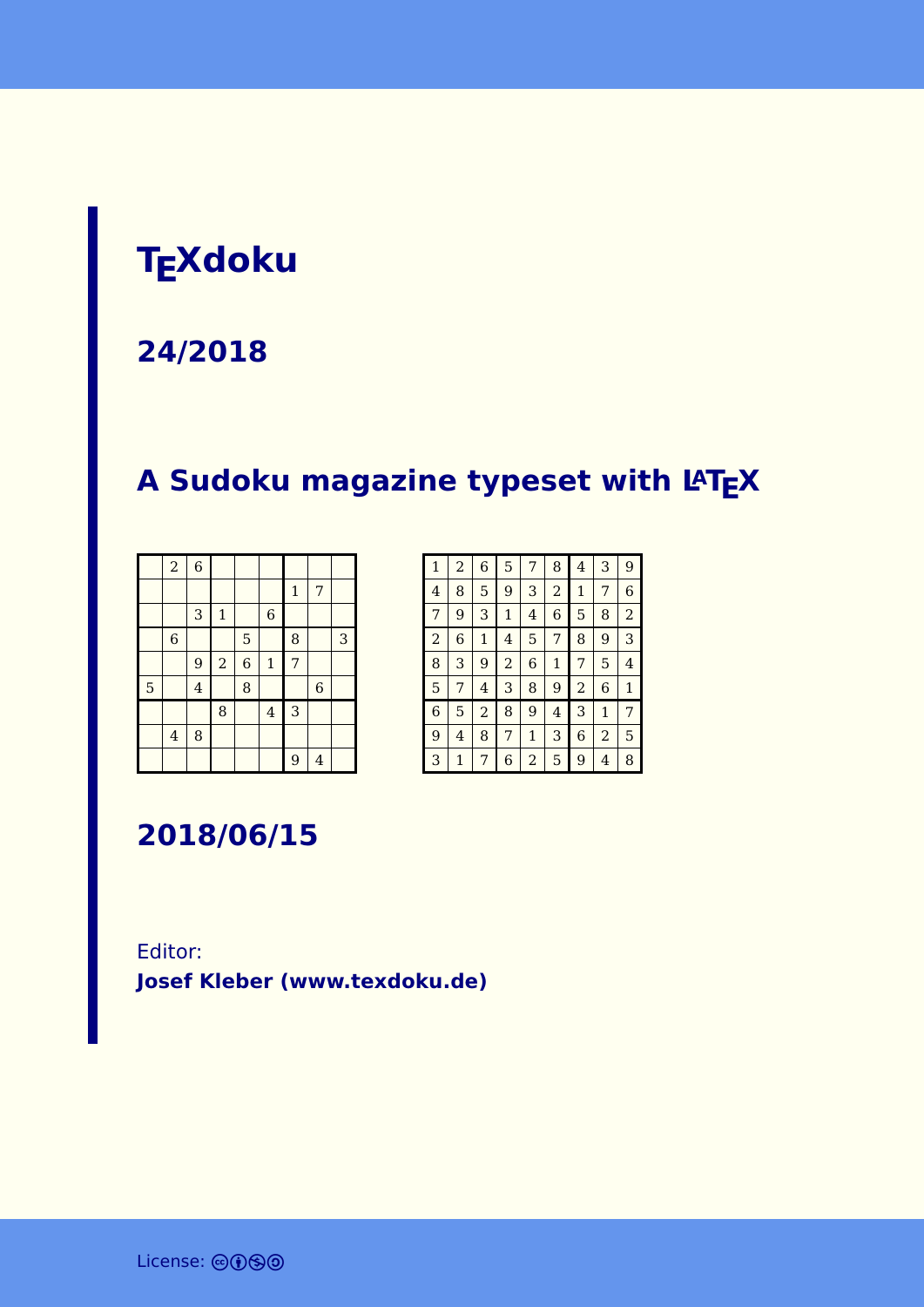#### Simple

| $\overline{6}$ | $\boldsymbol{9}$ | $\mathbf 1$ |   |                |                |                |                |             |
|----------------|------------------|-------------|---|----------------|----------------|----------------|----------------|-------------|
|                | $\sqrt{3}$       |             |   |                | 9              | $\,$ 6 $\,$    |                |             |
|                |                  |             |   | $\overline{4}$ | 5              |                |                |             |
| $\overline{2}$ |                  |             |   |                | $\overline{6}$ |                | 8              |             |
|                |                  |             |   |                | $\overline{2}$ | $\overline{5}$ | $\mathbf{3}$   |             |
|                | $\, 8$           | $\sqrt{3}$  |   | $\mathbf 1$    |                |                | $\overline{4}$ |             |
|                |                  |             | 9 | $\overline{2}$ |                |                |                |             |
|                |                  |             | 8 |                |                |                |                | $\mathbf 5$ |
| $\mathbf{3}$   |                  |             |   |                |                | $\mathbf{1}$   |                |             |

|   |                |   | $\overline{4}$ | 7                |                |                  |                | 5          |
|---|----------------|---|----------------|------------------|----------------|------------------|----------------|------------|
| 7 | 8              |   |                | $\boldsymbol{6}$ |                |                  |                |            |
|   |                |   |                |                  |                | 7                | $\overline{5}$ |            |
|   | $\overline{4}$ | 8 | $\mathbf 5$    |                  |                | $\boldsymbol{2}$ |                | 3          |
|   |                |   |                | 8                |                |                  | $\overline{9}$ |            |
|   |                |   | 8              |                  | $\overline{6}$ |                  |                | $\sqrt{2}$ |
|   |                |   | $\overline{3}$ |                  |                |                  |                |            |
|   |                |   |                | $\overline{2}$   | 9              |                  |                |            |

6 3 9 4 7

|                |                |                |             |                | 5              | 3                |                  |   |
|----------------|----------------|----------------|-------------|----------------|----------------|------------------|------------------|---|
|                |                | $\overline{4}$ | 9           |                |                |                  |                  |   |
|                |                |                |             |                | $\overline{2}$ |                  | $\boldsymbol{6}$ |   |
| $\overline{6}$ |                |                |             | 3              | $\mathbf 1$    |                  | $\overline{4}$   | 9 |
| 8              |                |                | $\,$ 6 $\,$ |                |                |                  | 5                | 3 |
|                |                | $\overline{5}$ |             | $\overline{4}$ |                | $\boldsymbol{2}$ |                  |   |
|                | $1\,$          |                |             |                | $\overline{6}$ |                  |                  |   |
| 3              |                |                |             | 9              |                |                  |                  |   |
|                | $\overline{6}$ | $\sqrt{2}$     |             |                | $\overline{4}$ |                  |                  |   |

| $\overline{a}$ | 3              |             | $\mathbf 1$ |            | $\overline{6}$ | 9                |   |                  |
|----------------|----------------|-------------|-------------|------------|----------------|------------------|---|------------------|
| $\overline{5}$ | 9              |             |             |            |                |                  |   | $\boldsymbol{2}$ |
|                |                | $\,$ 6 $\,$ |             |            |                |                  | 8 |                  |
|                |                | 9           |             | 3          |                |                  |   |                  |
|                |                | 7           |             |            |                | $\overline{2}$   |   |                  |
|                |                |             |             |            | 8              | $\boldsymbol{6}$ | 5 | 7                |
| $\mathbf{1}$   | $\overline{2}$ | 5           |             |            |                |                  |   | 8                |
| 8              |                |             |             |            |                |                  |   | $\mathbf{1}$     |
|                |                |             |             | $\sqrt{2}$ |                |                  |   |                  |

| <b>Service Service</b> |    |  |
|------------------------|----|--|
|                        | ۰. |  |

| $\overline{6}$ | $\,2$      |         |                  |             | 7              |             | 8            |   |
|----------------|------------|---------|------------------|-------------|----------------|-------------|--------------|---|
|                | 8          | $\bf 4$ |                  |             | 3              | $\,$ 6 $\,$ |              |   |
| 7              |            |         | $\boldsymbol{6}$ | 8           |                |             |              |   |
|                |            | 9       |                  |             |                | $\sqrt{2}$  |              |   |
| $\overline{4}$ |            |         | 7                |             |                | 8           | $\mathbf{3}$ |   |
| $\overline{5}$ | $\sqrt{3}$ |         | $\overline{4}$   |             | $\overline{2}$ |             |              | 9 |
|                |            |         | 3                |             | 9              |             |              |   |
|                | 5          |         |                  | $\,$ 6 $\,$ |                |             |              |   |
|                |            |         |                  |             |                |             |              |   |

|                |                | $\,6\,$ |                |   |        | 5           |       |  |
|----------------|----------------|---------|----------------|---|--------|-------------|-------|--|
| $\bf 4$        | 5              | 9       |                |   |        | $\,$ 6 $\,$ |       |  |
|                | $\overline{3}$ |         | 8              |   |        |             |       |  |
|                | $\overline{4}$ | 8       |                |   |        |             |       |  |
|                |                |         | $\sqrt{3}$     | 7 |        |             |       |  |
|                |                |         | $\,$ 6 $\,$    |   |        |             |       |  |
| 5              |                |         | $\overline{a}$ |   | $\, 8$ | $\bf 4$     | $\,6$ |  |
|                |                |         | 5              |   |        | 9           |       |  |
| $\overline{2}$ |                |         |                | 4 |        | 7           | 3     |  |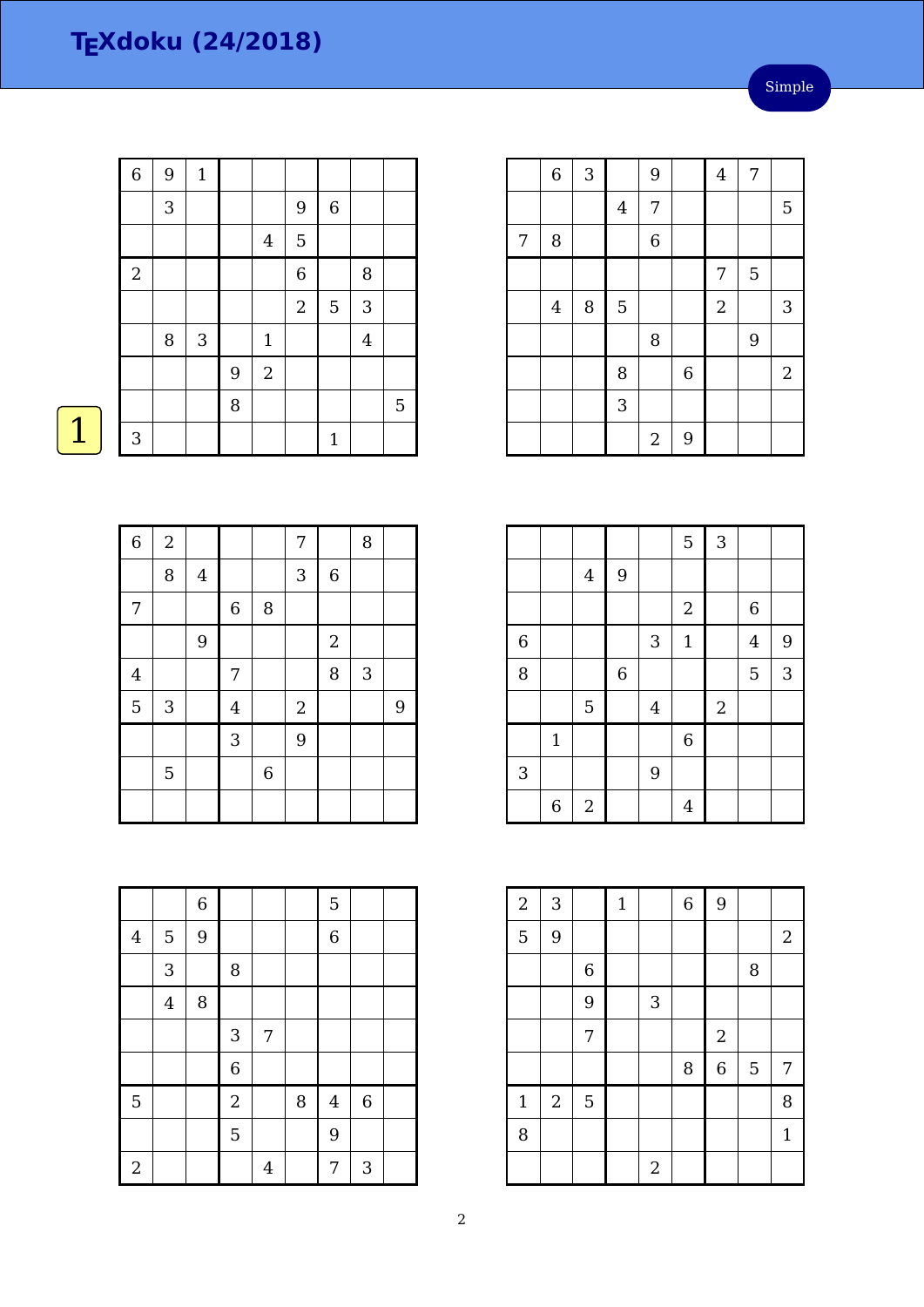|                  |                  |             |                         | 3                | 8              |                |                  |                |
|------------------|------------------|-------------|-------------------------|------------------|----------------|----------------|------------------|----------------|
| $\boldsymbol{4}$ | $\boldsymbol{2}$ | $\mathbf 1$ | $\overline{9}$          |                  |                |                |                  |                |
|                  |                  |             | $\overline{\mathbf{4}}$ |                  |                |                |                  |                |
|                  | $\overline{5}$   |             |                         |                  |                |                | $\boldsymbol{6}$ |                |
|                  |                  |             |                         | 9                |                |                |                  |                |
|                  |                  |             | 8                       | $\bf 4$          | $\mathbf 1$    | $\overline{5}$ |                  |                |
| $\, 8$           |                  |             | 3                       | $\boldsymbol{2}$ |                |                |                  | 6              |
| $\overline{6}$   |                  |             |                         |                  | 9              |                | $\overline{4}$   | $\overline{c}$ |
| $\sqrt{2}$       | 9                |             |                         | 5                | $\overline{4}$ | 3              |                  |                |

| $\overline{4}$ |                |              | $1\,$          |             |              |                  |   |   |
|----------------|----------------|--------------|----------------|-------------|--------------|------------------|---|---|
|                |                |              | 7              |             | 5            |                  | 3 | 6 |
|                | $\overline{5}$ |              | $\sqrt{2}$     | $\,$ 6 $\,$ |              |                  |   | 8 |
|                | 8              |              | $\overline{6}$ |             |              | $\boldsymbol{2}$ |   |   |
|                |                | $\sqrt{3}$   |                |             | 8            |                  |   |   |
|                |                | 7            |                |             |              |                  |   |   |
|                | $\overline{4}$ | $\mathbf{1}$ |                |             |              |                  | 5 |   |
| $\sqrt{2}$     | 3              | 8            |                |             | $\mathbf{1}$ |                  |   |   |
| 6              |                |              |                |             |              |                  |   | 7 |

| $\overline{6}$ |   |                |             |                  |                | 8                |                  |                |
|----------------|---|----------------|-------------|------------------|----------------|------------------|------------------|----------------|
|                |   |                |             |                  |                |                  |                  |                |
|                |   | 7              | $\,$ 6 $\,$ | 8                |                |                  |                  |                |
| 3              | 8 |                |             | $\boldsymbol{6}$ | $\overline{4}$ | $\boldsymbol{2}$ |                  |                |
| $\overline{2}$ |   |                |             |                  |                |                  |                  |                |
|                |   |                | $\mathbf 1$ |                  |                |                  | $\bf 4$          |                |
|                |   | $\overline{2}$ |             |                  | 5              |                  |                  | 3              |
|                |   | $\mathbf{1}$   | 8           | 3                |                | $\overline{4}$   | $\boldsymbol{6}$ |                |
|                | 7 |                |             | $\overline{4}$   |                |                  | 5                | $\overline{2}$ |

|                |                           | 5           | $\mathbf 1$ |                |              |                |            |  |
|----------------|---------------------------|-------------|-------------|----------------|--------------|----------------|------------|--|
| 9              | $\ensuremath{\mathsf{3}}$ | $\mathbf 1$ | 7           |                |              | 8              |            |  |
| $\overline{4}$ |                           |             |             |                | 5            |                | $\sqrt{2}$ |  |
|                |                           |             |             |                |              |                |            |  |
| $1\,$          |                           |             |             | $\overline{4}$ | 3            | 9              |            |  |
|                |                           | $\sqrt{2}$  | 8           | 7              |              |                |            |  |
|                |                           |             |             | 5              | $\sqrt{2}$   |                |            |  |
| $\sqrt{3}$     |                           | 9           |             |                | $\mathbf{1}$ |                |            |  |
| 5              |                           | 8           | $\sqrt{3}$  |                |              | $\overline{2}$ |            |  |

| $\overline{7}$ |       |                |                | $\overline{6}$          |                |                | 3          |                |
|----------------|-------|----------------|----------------|-------------------------|----------------|----------------|------------|----------------|
|                | $\,6$ | $\, 8$         | $\overline{4}$ |                         | 5              |                |            |                |
| 3              |       | $\overline{4}$ |                |                         | $\overline{9}$ |                |            |                |
|                | 8     |                |                | 9                       | $\overline{2}$ |                |            |                |
|                |       |                | 3              |                         |                |                | $\sqrt{2}$ | $\overline{4}$ |
|                |       | 7              |                | $\overline{\mathbf{4}}$ |                |                |            |                |
|                |       | 3              |                | 7                       | 8              |                |            | 9              |
|                |       | $\overline{6}$ | $\mathbf 5$    |                         | 3              | $\overline{7}$ |            |                |
|                |       |                |                |                         |                |                |            |                |

| 3              | $\bf 4$ |                |                  | $\,$ 6 $\,$ |                |                |   |                  |
|----------------|---------|----------------|------------------|-------------|----------------|----------------|---|------------------|
| $\overline{5}$ | 7       |                |                  |             |                |                |   |                  |
|                |         |                |                  |             |                |                |   |                  |
| $\overline{2}$ |         | $\mathbf{1}$   | 7                |             |                |                |   | 5                |
|                |         |                | $\boldsymbol{6}$ |             |                | 3              |   |                  |
| 8              | 3       |                |                  | 5           | $\mathbf{1}$   |                | 7 | $\boldsymbol{2}$ |
|                |         |                |                  | 7           |                | $\overline{6}$ |   |                  |
|                | 8       | $\overline{4}$ |                  |             |                |                |   | $\mathbf{1}$     |
| $\mathbf{1}$   |         | 5              |                  |             | $\overline{4}$ |                |   | 8                |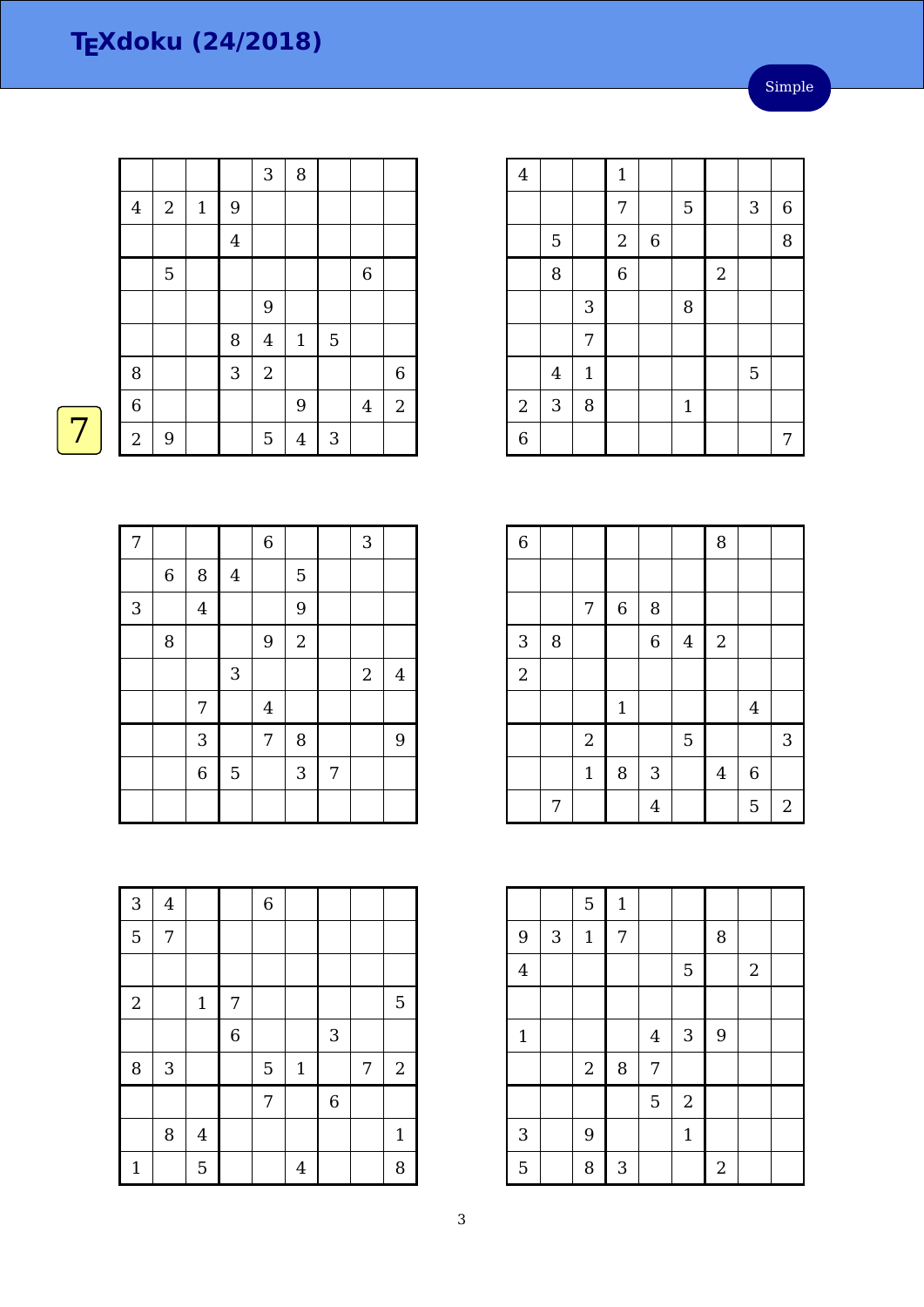Easy

|    | 7              |                |              |            |             | 9              |         |                  |   |
|----|----------------|----------------|--------------|------------|-------------|----------------|---------|------------------|---|
|    |                | $\overline{4}$ |              |            |             | $\overline{2}$ |         | $\mathbf{3}$     |   |
|    | 6              |                |              |            |             |                |         | 8                | 9 |
|    | $\overline{2}$ |                |              |            | $\,$ 6 $\,$ | 8              |         |                  |   |
|    |                |                | $\sqrt{3}$   |            |             | 7              | 9       |                  |   |
|    |                | $\mathbf{1}$   |              |            |             |                |         |                  |   |
|    |                |                |              |            |             |                | $\bf 4$ |                  |   |
|    |                |                |              | $\sqrt{2}$ |             |                | 6       | $\mathbf{1}$     | 7 |
| 13 |                | $\,$ 6 $\,$    | $\mathbf{1}$ |            |             |                | 3       | $\boldsymbol{9}$ |   |

|                |                |                |              |            |                  | $\overline{9}$   |                |
|----------------|----------------|----------------|--------------|------------|------------------|------------------|----------------|
| $\mathbf{1}$   | $\,6\,$        |                | 7            |            |                  |                  |                |
|                | 8              |                |              | $\sqrt{ }$ | $1\,$            | $\boldsymbol{2}$ |                |
| $\overline{4}$ |                | $\mathbf{1}$   |              |            |                  | 5                |                |
|                |                | 5              |              | $\sqrt{2}$ | $\boldsymbol{6}$ |                  | $\overline{4}$ |
|                | $\overline{2}$ | $\overline{6}$ |              |            | 8                |                  | 9              |
|                |                |                | 8            |            | $\overline{2}$   | $\bf 4$          |                |
| 9              |                |                | $\mathbf{1}$ |            |                  |                  |                |

| $\overline{6}$   | $\mathbf{1}$   | 3                       |             | $\overline{9}$ |                |                |   | $\overline{4}$ |
|------------------|----------------|-------------------------|-------------|----------------|----------------|----------------|---|----------------|
| $\boldsymbol{2}$ |                |                         |             |                |                |                |   | 6              |
|                  | $\bf 4$        |                         |             |                |                |                | 5 |                |
|                  | 3              |                         |             |                |                | $\overline{4}$ |   |                |
| $\bf 4$          |                |                         |             |                | $\sqrt{2}$     | 9              |   | $\mathbf{1}$   |
|                  |                | 9                       |             | $\,$ 6 $\,$    |                |                |   |                |
|                  | $\overline{2}$ |                         | 3           |                |                |                |   |                |
|                  |                | $\overline{\mathbf{4}}$ | $\mathbf 1$ | 8              | $\overline{5}$ |                |   |                |
| 5                |                |                         |             |                | $\overline{4}$ |                |   |                |

| 7     |   |                  |              | 9 |   | 5              |              |
|-------|---|------------------|--------------|---|---|----------------|--------------|
|       | 6 |                  | $\mathbf{1}$ |   |   | 8              |              |
|       | 5 | $\boldsymbol{6}$ | 9            |   |   |                |              |
| $1\,$ |   | 8                |              |   |   |                | 7            |
| 9     |   | 5                |              |   |   | $\overline{4}$ | $\mathbf{1}$ |
|       |   | 9                | 7            | 3 | 8 |                |              |
| 8     |   |                  |              | 5 | 9 | 7              | 3            |
|       |   |                  |              |   |   |                |              |

|   |                | 3              |   | 8                | $\overline{c}$ |                  |   |              |
|---|----------------|----------------|---|------------------|----------------|------------------|---|--------------|
|   |                |                |   |                  |                |                  |   |              |
|   | 8              |                |   |                  |                | 7                |   |              |
| 8 |                |                | 9 | 3                |                |                  |   |              |
|   | $\,$ 6 $\,$    | $\overline{5}$ |   | $\boldsymbol{2}$ | 7              |                  |   | 9            |
|   | $\overline{2}$ |                |   | $\overline{6}$   | 8              | 5                |   | $\mathbf{1}$ |
|   | $\overline{5}$ | 7              |   |                  |                |                  |   | 8            |
|   |                |                |   | 7                |                | $\boldsymbol{2}$ |   |              |
| 9 |                |                |   |                  | $\mathbf{1}$   |                  | 5 |              |

|                |                |   |                |   | $\overline{7}$ |                  |                |
|----------------|----------------|---|----------------|---|----------------|------------------|----------------|
|                |                | 3 |                |   |                | 8                | $\mathbf{1}$   |
| 7              | 8              |   |                |   |                |                  |                |
| $\overline{2}$ | 3              | 9 |                |   | 5              |                  |                |
|                | $\,$ 6 $\,$    | 5 |                |   |                | $\mathbf{1}$     | 8              |
|                |                |   | $\overline{2}$ | 8 |                |                  | $\overline{6}$ |
|                |                |   |                |   | 3              |                  |                |
|                | $\overline{2}$ |   |                | 3 |                | $\boldsymbol{6}$ | 7              |
| 9              |                |   | 8              |   |                |                  | $\overline{2}$ |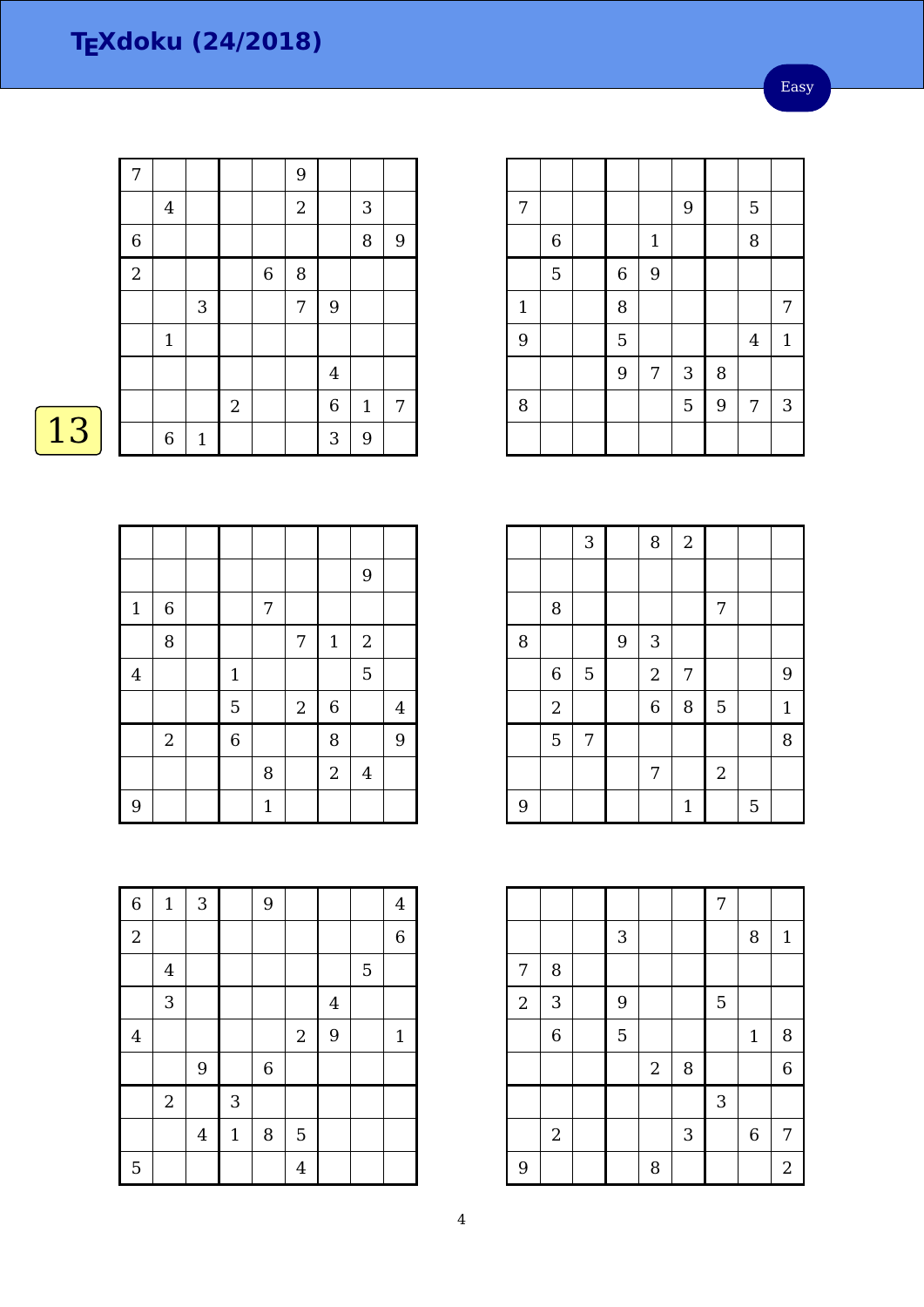Easy

| 9 |
|---|
|   |
|   |
|   |
|   |
| 7 |
|   |
|   |

|                         |                |                |             |            |                | $\overline{9}$ |                |
|-------------------------|----------------|----------------|-------------|------------|----------------|----------------|----------------|
| $\mathbf{1}$            | $\,6\,$        |                | 7           |            |                |                |                |
|                         | 8              |                |             | 7          | $1\,$          | $\sqrt{2}$     |                |
| $\overline{\mathbf{4}}$ |                | $\mathbf{1}$   |             |            |                | 5              |                |
|                         |                | 5              |             | $\sqrt{2}$ | $\,$ 6 $\,$    |                | $\overline{4}$ |
|                         | $\overline{2}$ | $\overline{6}$ |             |            | 8              |                | 9              |
|                         |                |                | 8           |            | $\overline{2}$ | $\overline{4}$ |                |
| 9                       |                |                | $\mathbf 1$ |            |                |                |                |

| $\,$ 6 $\,$    | $\mathbf 1$             | $\sqrt{3}$       |              | 9       |                |                |                | $\overline{4}$ |
|----------------|-------------------------|------------------|--------------|---------|----------------|----------------|----------------|----------------|
| $\overline{2}$ |                         |                  |              |         |                |                |                | $\,$ 6 $\,$    |
|                | $\overline{\mathbf{4}}$ |                  |              |         |                |                | $\overline{5}$ |                |
|                | $\sqrt{3}$              |                  |              |         |                | $\overline{4}$ |                |                |
| $\,4\,$        |                         |                  |              |         | $\sqrt{2}$     | 9              |                | $\mathbf 1$    |
|                |                         | $9\,$            |              | $\,6\,$ |                |                |                |                |
|                | $\mathbf{2}$            |                  | $\mathbf{3}$ |         |                |                |                |                |
|                |                         | $\boldsymbol{4}$ | $\mathbf 1$  | $\, 8$  | $\mathbf 5$    |                |                |                |
| 5              |                         |                  |              |         | $\overline{4}$ |                |                |                |

| 7     |             |                  |              | 9 |   | 5              |              |
|-------|-------------|------------------|--------------|---|---|----------------|--------------|
|       | $\,$ 6 $\,$ |                  | $\mathbf{1}$ |   |   | 8              |              |
|       | 5           | $\boldsymbol{6}$ | 9            |   |   |                |              |
| $1\,$ |             | 8                |              |   |   |                | 7            |
| 9     |             | 5                |              |   |   | $\overline{4}$ | $\mathbf{1}$ |
|       |             | 9                | 7            | 3 | 8 |                |              |
| 8     |             |                  |              | 5 | 9 | 7              | 3            |
|       |             |                  |              |   |   |                |              |

|   |                | 3              |   | 8                | $\overline{a}$ |            |   |              |
|---|----------------|----------------|---|------------------|----------------|------------|---|--------------|
|   |                |                |   |                  |                |            |   |              |
|   | 8              |                |   |                  |                | 7          |   |              |
| 8 |                |                | 9 | 3                |                |            |   |              |
|   | 6              | $\overline{5}$ |   | $\boldsymbol{2}$ | 7              |            |   | 9            |
|   | $\overline{2}$ |                |   | $\overline{6}$   | 8              | 5          |   | $\mathbf{1}$ |
|   | 5              | 7              |   |                  |                |            |   | 8            |
|   |                |                |   | 7                |                | $\sqrt{2}$ |   |              |
| 9 |                |                |   |                  | $\mathbf{1}$   |            | 5 |              |

|                |                |   |            |   | 7 |              |                |
|----------------|----------------|---|------------|---|---|--------------|----------------|
|                |                | 3 |            |   |   | 8            | $\mathbf{1}$   |
| 7              | $\, 8$         |   |            |   |   |              |                |
| $\overline{2}$ | 3              | 9 |            |   | 5 |              |                |
|                | $\overline{6}$ | 5 |            |   |   | $\mathbf{1}$ | 8              |
|                |                |   | $\sqrt{2}$ | 8 |   |              | $\overline{6}$ |
|                |                |   |            |   | 3 |              |                |
|                | $\sqrt{2}$     |   |            | 3 |   | 6            | 7              |
| 9              |                |   | 8          |   |   |              | $\overline{2}$ |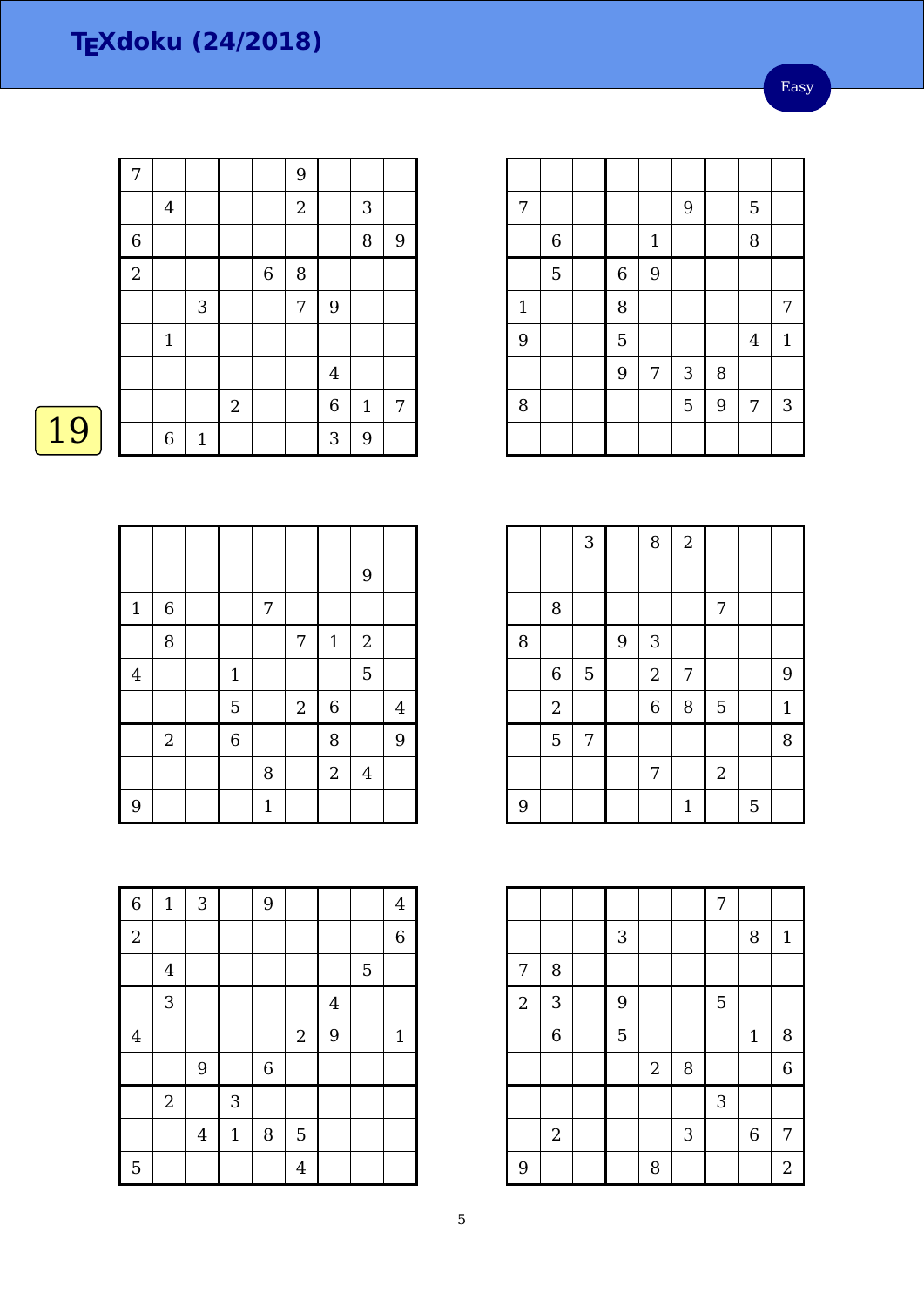6 | | | | | | 4

3 | | | | | 6 | | 1

4 | | | 7 | | | | 5

4 | | | | 7 | | 8 | 5

1 | | | | | | | | | 6 | 8

9 | | | 4 | | | | | | 1 | 7

 $3 \mid 7$ 

6 8

| $\overline{6}$ | 7           |                  |                |                | $\overline{4}$ |       | 3           |                |
|----------------|-------------|------------------|----------------|----------------|----------------|-------|-------------|----------------|
| $\mathbf{1}$   |             |                  |                | $\mathbf{3}$   | 7              |       |             | $\overline{4}$ |
|                |             |                  |                |                | 5              |       | $\,$ 6 $\,$ |                |
|                |             | $\boldsymbol{7}$ |                |                |                | 5     |             | $\,$ 6 $\,$    |
| 3              |             |                  |                | $\overline{9}$ | $\sqrt{2}$     | $1\,$ |             |                |
|                | 9           |                  | $\overline{5}$ |                |                |       |             |                |
|                | $\,$ 6 $\,$ |                  |                |                |                |       |             |                |
|                |             |                  |                |                |                |       |             | 5              |
|                |             |                  |                | $\mathbf 1$    |                | 4     | $\sqrt{2}$  |                |

### $\overline{25}$

|                |   |             | 5              |   |                |                |        |                |
|----------------|---|-------------|----------------|---|----------------|----------------|--------|----------------|
|                | 8 |             |                |   | 7              |                |        |                |
| 5              |   | 7           |                |   |                |                | $\, 8$ |                |
|                |   | 3           | 9              | 8 | $\overline{2}$ |                |        | 5              |
|                |   |             | $\overline{6}$ |   |                |                |        |                |
|                |   |             |                | 5 |                | $\overline{6}$ |        | $\overline{4}$ |
| $\overline{a}$ |   | $\mathbf 5$ |                | 3 |                | 7              |        | 9              |
| $\overline{3}$ |   |             |                | 7 |                | $\sqrt{2}$     |        |                |
|                |   | 9           | $\sqrt{2}$     |   |                |                | 4      | $\mathbf{3}$   |

| 9              |                  | 6           | $\sqrt{2}$   |                |                  |   |                  |   |
|----------------|------------------|-------------|--------------|----------------|------------------|---|------------------|---|
|                |                  | 8           |              |                |                  |   |                  | 3 |
|                | $\boldsymbol{2}$ | 7           |              |                |                  |   |                  |   |
|                | 7                |             |              |                |                  |   |                  |   |
|                |                  | $\mathbf 1$ | 9            | $\overline{4}$ |                  |   |                  | 7 |
| $\overline{4}$ |                  |             | $\mathbf{1}$ | 8              |                  |   | $\boldsymbol{6}$ |   |
|                |                  |             | 8            | 3              |                  | 9 |                  |   |
|                |                  |             |              |                |                  |   | 3                | 6 |
|                | 3                |             | 7            |                | $\boldsymbol{2}$ |   | $\mathbf{1}$     | 8 |

|                  |             |             |                         | $\bf 4$        |             |             |                |   |
|------------------|-------------|-------------|-------------------------|----------------|-------------|-------------|----------------|---|
|                  | $\sqrt{3}$  |             | 7                       | $\overline{6}$ |             |             |                |   |
|                  |             |             |                         |                | 8           | $\mathbf 1$ |                |   |
|                  |             | $\mathbf 1$ | 5                       |                |             |             | $\overline{4}$ | 8 |
| $\overline{4}$   |             |             |                         |                | $\mathbf 1$ | $\,$ 6 $\,$ | 7              |   |
|                  | $\mathbf 5$ | $\, 8$      |                         | $\sqrt{3}$     |             |             |                |   |
|                  | $\mathbf 1$ |             | $\overline{\mathbf{4}}$ |                |             | $\sqrt{2}$  |                |   |
| $\boldsymbol{2}$ |             |             |                         |                | 3           |             | $1\,$          |   |
|                  |             |             | 8                       |                |             |             |                | 4 |

|                |                |       |                         | 5 |                | $\overline{2}$   |              |                |
|----------------|----------------|-------|-------------------------|---|----------------|------------------|--------------|----------------|
| $\,$ 6 $\,$    | 9              |       |                         |   |                |                  |              | 7              |
| $\overline{c}$ |                |       | $\overline{\mathbf{4}}$ | 7 |                |                  | 5            |                |
| $\overline{5}$ | $\overline{2}$ |       |                         |   |                |                  |              | $\mathbf{1}$   |
|                | $\mathbf 1$    |       |                         | 9 | $\overline{6}$ | 5                |              |                |
|                |                |       |                         | 8 |                |                  |              |                |
| 9              |                | $1\,$ |                         |   |                |                  |              | 5              |
|                |                |       |                         |   |                |                  |              | $\overline{4}$ |
| 8              | 4              | 7     |                         |   |                | $\boldsymbol{6}$ | $\mathbf{1}$ |                |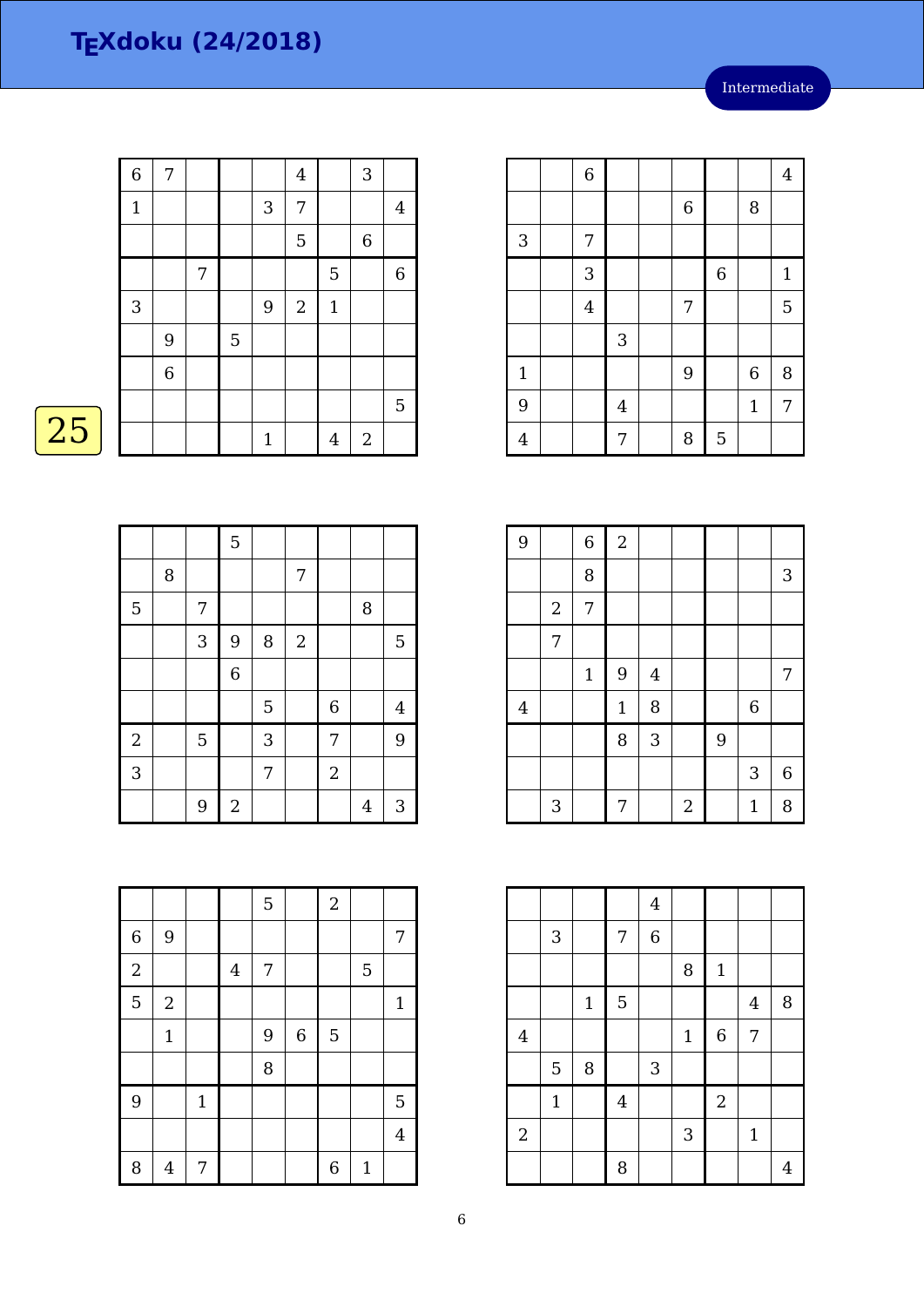| $\overline{6}$ | 7              |   |             |                | $\overline{4}$ |                | 3           |                |
|----------------|----------------|---|-------------|----------------|----------------|----------------|-------------|----------------|
| $\mathbf 1$    |                |   |             | 3              | 7              |                |             | $\overline{4}$ |
|                |                |   |             |                | 5              |                | $\,$ 6 $\,$ |                |
|                |                | 7 |             |                |                | 5              |             | $\,6\,$        |
| 3              |                |   |             | $\overline{9}$ | $\sqrt{2}$     | $1\,$          |             |                |
|                | 9              |   | $\mathbf 5$ |                |                |                |             |                |
|                | $\overline{6}$ |   |             |                |                |                |             |                |
|                |                |   |             |                |                |                |             | $\mathbf 5$    |
|                |                |   |             | $\mathbf{1}$   |                | $\overline{4}$ | $\sqrt{2}$  |                |

# $\boxed{31}$

|                         |   |   | 5                |   |                |                |        |                |
|-------------------------|---|---|------------------|---|----------------|----------------|--------|----------------|
|                         | 8 |   |                  |   | 7              |                |        |                |
| 5                       |   | 7 |                  |   |                |                | $\, 8$ |                |
|                         |   | 3 | 9                | 8 | $\overline{2}$ |                |        | $\overline{5}$ |
|                         |   |   | $\overline{6}$   |   |                |                |        |                |
|                         |   |   |                  | 5 |                | $\overline{6}$ |        | $\overline{4}$ |
| $\overline{\mathbf{c}}$ |   | 5 |                  | 3 |                | 7              |        | 9              |
| $\overline{3}$          |   |   |                  | 7 |                | $\overline{2}$ |        |                |
|                         |   | 9 | $\boldsymbol{2}$ |   |                |                | 4      | 3              |

|                |                |                | 6 |             | 8                |              |
|----------------|----------------|----------------|---|-------------|------------------|--------------|
| 3              | 7              |                |   |             |                  |              |
|                | 3              |                |   | $\,$ 6 $\,$ |                  | $\mathbf{1}$ |
|                | $\overline{4}$ |                | 7 |             |                  | 5            |
|                |                | $\mathsf 3$    |   |             |                  |              |
|                |                |                |   |             |                  |              |
| $\mathbf{1}$   |                |                | 9 |             | $\boldsymbol{6}$ | 8            |
| 9              |                | $\overline{4}$ |   |             | $\mathbf{1}$     | 7            |
| $\overline{4}$ |                | 7              | 8 | 5           |                  |              |
|                |                |                |   |             |                  |              |

6 | | | | | | 4

| 9              |                  | $\overline{6}$ | $\sqrt{2}$   |                |                |   |              |   |
|----------------|------------------|----------------|--------------|----------------|----------------|---|--------------|---|
|                |                  | 8              |              |                |                |   |              | 3 |
|                | $\boldsymbol{2}$ | 7              |              |                |                |   |              |   |
|                | 7                |                |              |                |                |   |              |   |
|                |                  | $\mathbf 1$    | 9            | $\overline{4}$ |                |   |              | 7 |
| $\overline{4}$ |                  |                | $\mathbf{1}$ | 8              |                |   | $\,$ 6 $\,$  |   |
|                |                  |                | 8            | 3              |                | 9 |              |   |
|                |                  |                |              |                |                |   | 3            | 6 |
|                | 3                |                | 7            |                | $\overline{2}$ |   | $\mathbf{1}$ | 8 |

|            |              |             |         | $\bf 4$     |             |                  |                |                |
|------------|--------------|-------------|---------|-------------|-------------|------------------|----------------|----------------|
|            | 3            |             | 7       | $\,$ 6 $\,$ |             |                  |                |                |
|            |              |             |         |             | 8           | $\mathbf 1$      |                |                |
|            |              | $\mathbf 1$ | 5       |             |             |                  | $\overline{4}$ | 8              |
| $\bf 4$    |              |             |         |             | $\mathbf 1$ | $\boldsymbol{6}$ | 7              |                |
|            | 5            | 8           |         | 3           |             |                  |                |                |
|            | $\mathbf{1}$ |             | $\bf 4$ |             |             | $\overline{2}$   |                |                |
| $\sqrt{2}$ |              |             |         |             | 3           |                  | $\mathbf 1$    |                |
|            |              |             | 8       |             |             |                  |                | $\overline{4}$ |

|                  |                |              |                | 5 |                  | $\overline{2}$   |              |                |
|------------------|----------------|--------------|----------------|---|------------------|------------------|--------------|----------------|
| $\boldsymbol{6}$ | 9              |              |                |   |                  |                  |              | 7              |
| $\overline{2}$   |                |              | $\overline{4}$ | 7 |                  |                  | 5            |                |
| 5                | $\overline{2}$ |              |                |   |                  |                  |              | $\mathbf{1}$   |
|                  | $\mathbf 1$    |              |                | 9 | $\boldsymbol{6}$ | 5                |              |                |
|                  |                |              |                | 8 |                  |                  |              |                |
| 9                |                | $\mathbf{1}$ |                |   |                  |                  |              | 5              |
|                  |                |              |                |   |                  |                  |              | $\overline{4}$ |
| 8                | 4              | 7            |                |   |                  | $\boldsymbol{6}$ | $\mathbf{1}$ |                |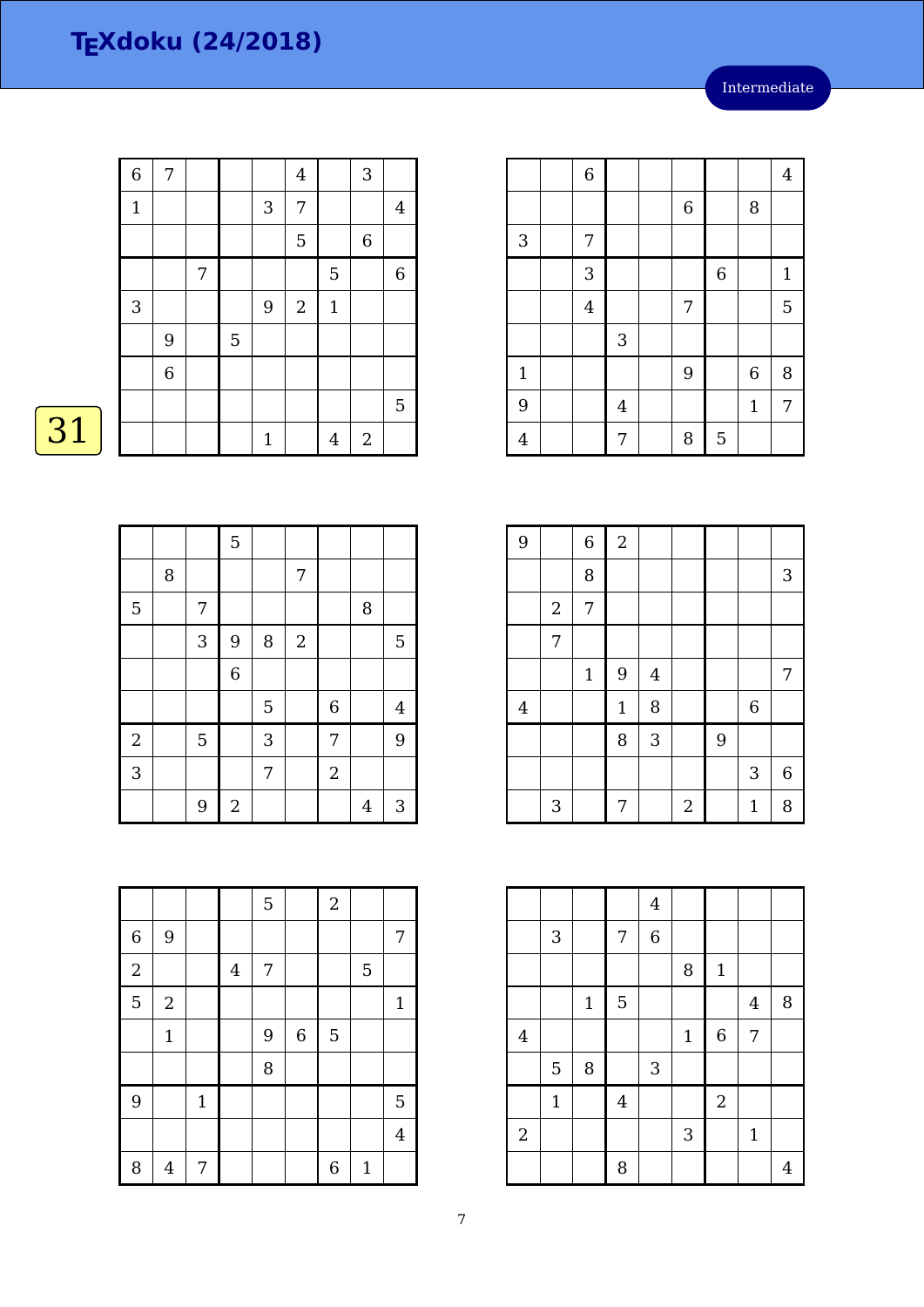| 5              |             |                |             |              |   |                  | 3              |
|----------------|-------------|----------------|-------------|--------------|---|------------------|----------------|
|                | $\,$ 6 $\,$ |                |             |              |   | $\mathbf 1$      | $\overline{7}$ |
|                | $\bf 4$     |                | $\mathbf 1$ |              | 5 | $\boldsymbol{2}$ |                |
|                | 3           |                |             |              | 8 |                  |                |
|                |             |                | $\sqrt{2}$  |              |   |                  | 6              |
| $\,$ 6 $\,$    |             | 5              |             |              |   | 3                | $\overline{4}$ |
| $\overline{2}$ |             | $\overline{6}$ |             |              |   | 7                | 8              |
|                |             |                |             |              |   |                  |                |
|                |             | 8              |             | $\mathbf{1}$ | 3 |                  |                |

### 

| $\mathbf{1}$     | $\overline{2}$ |   |       | 5           |                |                         |             |                |
|------------------|----------------|---|-------|-------------|----------------|-------------------------|-------------|----------------|
|                  |                |   | 7     | 9           |                |                         |             | $\,6\,$        |
|                  |                |   |       |             |                | $\mathbf{1}$            |             |                |
| $\boldsymbol{7}$ |                |   | $1\,$ |             |                |                         |             |                |
|                  |                |   |       |             |                | $\overline{\mathbf{4}}$ | $\mathbf 1$ |                |
| 9                |                |   |       |             | 8              |                         |             | $\overline{5}$ |
|                  |                | 7 |       | 8           | $\overline{4}$ |                         |             |                |
|                  |                | 8 |       | $\mathbf 1$ |                |                         | $\,$ 6 $\,$ | $\overline{9}$ |
| $\sqrt{2}$       |                | 5 | 9     |             |                |                         | 7           |                |

| $\overline{2}$ | 9              |                  |   |                |              | 8           |                |                |
|----------------|----------------|------------------|---|----------------|--------------|-------------|----------------|----------------|
|                |                | $\,$ 6 $\,$      |   | 8              |              | $\mathbf 1$ | $\overline{4}$ |                |
|                |                |                  |   |                |              |             |                | 3              |
|                | $\overline{5}$ |                  |   | $\overline{2}$ |              |             | 9              | $\overline{6}$ |
|                | 3              |                  |   | 5              |              |             |                |                |
|                |                |                  |   |                |              | 3           |                | 5              |
|                | $\overline{4}$ | $\boldsymbol{9}$ | 8 |                |              |             |                |                |
|                | $\mathbf{1}$   |                  | 9 |                | 6            |             |                | 8              |
|                |                |                  |   | $\overline{4}$ | $\mathbf{1}$ |             | 3              |                |

| $\mathbf{1}$     |         |   | $\overline{4}$ |                |                |            | 5     |
|------------------|---------|---|----------------|----------------|----------------|------------|-------|
|                  |         |   | 7              | 9              | $\overline{4}$ |            | 6     |
|                  |         |   |                | $\mathbf{1}$   | 9              | $\sqrt{2}$ |       |
|                  |         |   | 8              | $\overline{4}$ |                |            |       |
| $\boldsymbol{6}$ |         |   |                | 7              |                |            |       |
| 7                |         |   |                |                |                | 8          |       |
| $\overline{2}$   | $\bf 4$ | 9 |                |                |                |            |       |
| 9                | 8       |   | $\,$ 6 $\,$    | 5              |                |            | $2\,$ |
|                  | 5       |   |                |                |                |            | 8     |

|                | $\mathbf{1}$ |                  | 3          |            |   | 8 |              | 9 |
|----------------|--------------|------------------|------------|------------|---|---|--------------|---|
|                | 9            | 8                | $\sqrt{2}$ | 5          |   |   |              | 7 |
| $\overline{6}$ |              |                  |            |            |   | 5 | $\mathbf{1}$ |   |
|                | 3            | $\boldsymbol{6}$ | 8          |            |   |   |              |   |
|                |              |                  |            |            |   |   |              |   |
|                |              |                  |            |            | 5 |   | 9            | 3 |
|                | 8            | 7                |            | $\sqrt{2}$ |   |   |              |   |
|                |              | $\mathbf{1}$     | 9          | 7          |   |   |              |   |
|                |              |                  |            | 3          | 8 | 7 |              |   |

|              |         |            |                           | $\sqrt{3}$ | $\mathbf 1$ |                | $\boldsymbol{2}$ |                |
|--------------|---------|------------|---------------------------|------------|-------------|----------------|------------------|----------------|
|              |         |            |                           |            |             | 9              | 8                |                |
| $\sqrt{2}$   |         |            |                           |            | 9           | $\overline{6}$ | $\mathbf 1$      | $\overline{4}$ |
|              |         |            |                           |            |             |                |                  |                |
|              |         | $\sqrt{2}$ |                           | 8          |             |                | 7                |                |
| $\,6$        |         |            | $\ensuremath{\mathsf{3}}$ |            |             |                |                  | 9              |
|              | $\bf 4$ |            | $\sqrt{2}$                |            |             |                |                  |                |
| $\mathbf{1}$ |         | 8          | $\,$ 6 $\,$               |            |             | $\overline{4}$ |                  |                |
| 9            |         |            |                           | 7          |             |                |                  |                |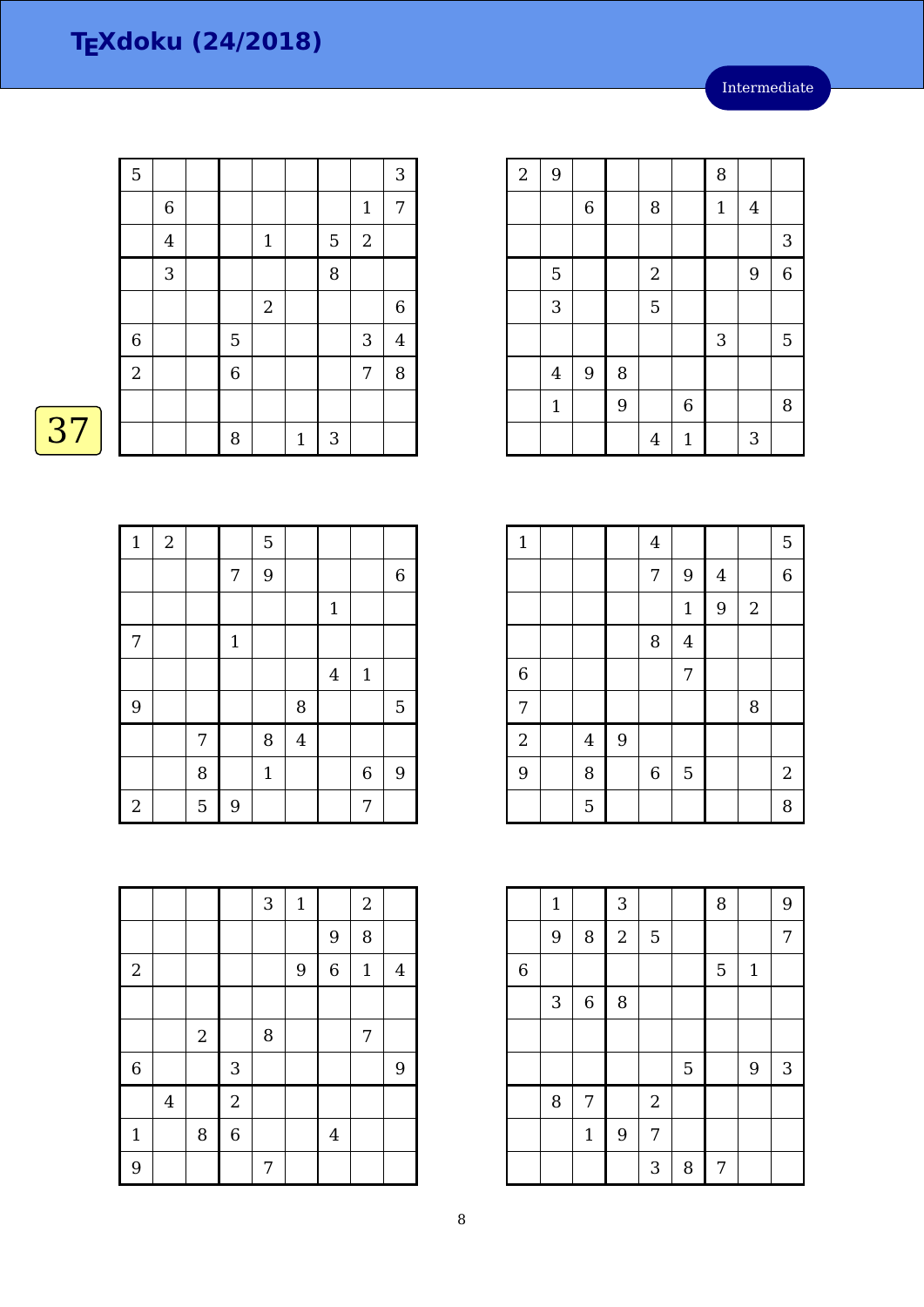| $\overline{5}$ |                |                |             |             |   |              | 3              |
|----------------|----------------|----------------|-------------|-------------|---|--------------|----------------|
|                | $\,$ 6 $\,$    |                |             |             |   | $\mathbf{1}$ | 7              |
|                | $\overline{4}$ |                | $\mathbf 1$ |             | 5 | $\sqrt{2}$   |                |
|                | 3              |                |             |             | 8 |              |                |
|                |                |                | $\sqrt{2}$  |             |   |              | 6              |
| $\overline{6}$ |                | $\overline{5}$ |             |             |   | 3            | $\overline{4}$ |
| $\overline{a}$ |                | $\overline{6}$ |             |             |   | 7            | 8              |
|                |                |                |             |             |   |              |                |
|                |                | 8              |             | $\mathbf 1$ | 3 |              |                |

## $\overline{43}$

| $\mathbf{1}$     | $\overline{2}$ |   |       | 5           |                |                |                  |                |
|------------------|----------------|---|-------|-------------|----------------|----------------|------------------|----------------|
|                  |                |   | 7     | 9           |                |                |                  | $\,6\,$        |
|                  |                |   |       |             |                | $\mathbf{1}$   |                  |                |
| $\boldsymbol{7}$ |                |   | $1\,$ |             |                |                |                  |                |
|                  |                |   |       |             |                | $\overline{4}$ | $\mathbf{1}$     |                |
| 9                |                |   |       |             | 8              |                |                  | $\overline{5}$ |
|                  |                | 7 |       | 8           | $\overline{4}$ |                |                  |                |
|                  |                | 8 |       | $\mathbf 1$ |                |                | $\boldsymbol{6}$ | 9              |
| $\overline{2}$   |                | 5 | 9     |             |                |                | 7                |                |

| $\sqrt{2}$ | 9              |                  |   |                |                  | 8            |         |                |
|------------|----------------|------------------|---|----------------|------------------|--------------|---------|----------------|
|            |                | $\,6$            |   | 8              |                  | $\mathbf{1}$ | $\bf 4$ |                |
|            |                |                  |   |                |                  |              |         | 3              |
|            | 5              |                  |   | $\sqrt{2}$     |                  |              | 9       | $\overline{6}$ |
|            | 3              |                  |   | 5              |                  |              |         |                |
|            |                |                  |   |                |                  | 3            |         | 5              |
|            | $\overline{4}$ | $\boldsymbol{9}$ | 8 |                |                  |              |         |                |
|            | $\mathbf{1}$   |                  | 9 |                | $\boldsymbol{6}$ |              |         | 8              |
|            |                |                  |   | $\overline{4}$ | $\mathbf{1}$     |              | 3       |                |

| $\mathbf{1}$   |         |   | $\bf 4$        |                |                |            | 5              |
|----------------|---------|---|----------------|----------------|----------------|------------|----------------|
|                |         |   | 7              | 9              | $\overline{4}$ |            | $\overline{6}$ |
|                |         |   |                | $\mathbf{1}$   | 9              | $\sqrt{2}$ |                |
|                |         |   | 8              | $\overline{4}$ |                |            |                |
| $\overline{6}$ |         |   |                | 7              |                |            |                |
| 7              |         |   |                |                |                | 8          |                |
| $\overline{2}$ | $\bf 4$ | 9 |                |                |                |            |                |
| 9              | 8       |   | $\overline{6}$ | 5              |                |            | $2\,$          |
|                | 5       |   |                |                |                |            | 8              |

|                | $\mathbf{1}$ |              | 3              |                  |   | 8 |              | 9 |
|----------------|--------------|--------------|----------------|------------------|---|---|--------------|---|
|                | 9            | 8            | $\overline{2}$ | 5                |   |   |              | 7 |
| $\overline{6}$ |              |              |                |                  |   | 5 | $\mathbf{1}$ |   |
|                | 3            | $\,$ 6 $\,$  | 8              |                  |   |   |              |   |
|                |              |              |                |                  |   |   |              |   |
|                |              |              |                |                  | 5 |   | 9            | 3 |
|                | 8            | 7            |                | $\boldsymbol{2}$ |   |   |              |   |
|                |              | $\mathbf{1}$ | 9              | 7                |   |   |              |   |
|                |              |              |                | 3                | 8 | 7 |              |   |

|              |                         |            |                | $\sqrt{3}$ | $\mathbf{1}$ |                  | $\boldsymbol{2}$ |                |
|--------------|-------------------------|------------|----------------|------------|--------------|------------------|------------------|----------------|
|              |                         |            |                |            |              | 9                | 8                |                |
| $\sqrt{2}$   |                         |            |                |            | 9            | $\boldsymbol{6}$ | $\mathbf{1}$     | $\overline{4}$ |
|              |                         |            |                |            |              |                  |                  |                |
|              |                         | $\sqrt{2}$ |                | 8          |              |                  | 7                |                |
| $\,$ 6 $\,$  |                         |            | 3              |            |              |                  |                  | 9              |
|              | $\overline{\mathbf{4}}$ |            | $\overline{2}$ |            |              |                  |                  |                |
| $\mathbf{1}$ |                         | 8          | $\overline{6}$ |            |              | $\overline{4}$   |                  |                |
| 9            |                         |            |                | 7          |              |                  |                  |                |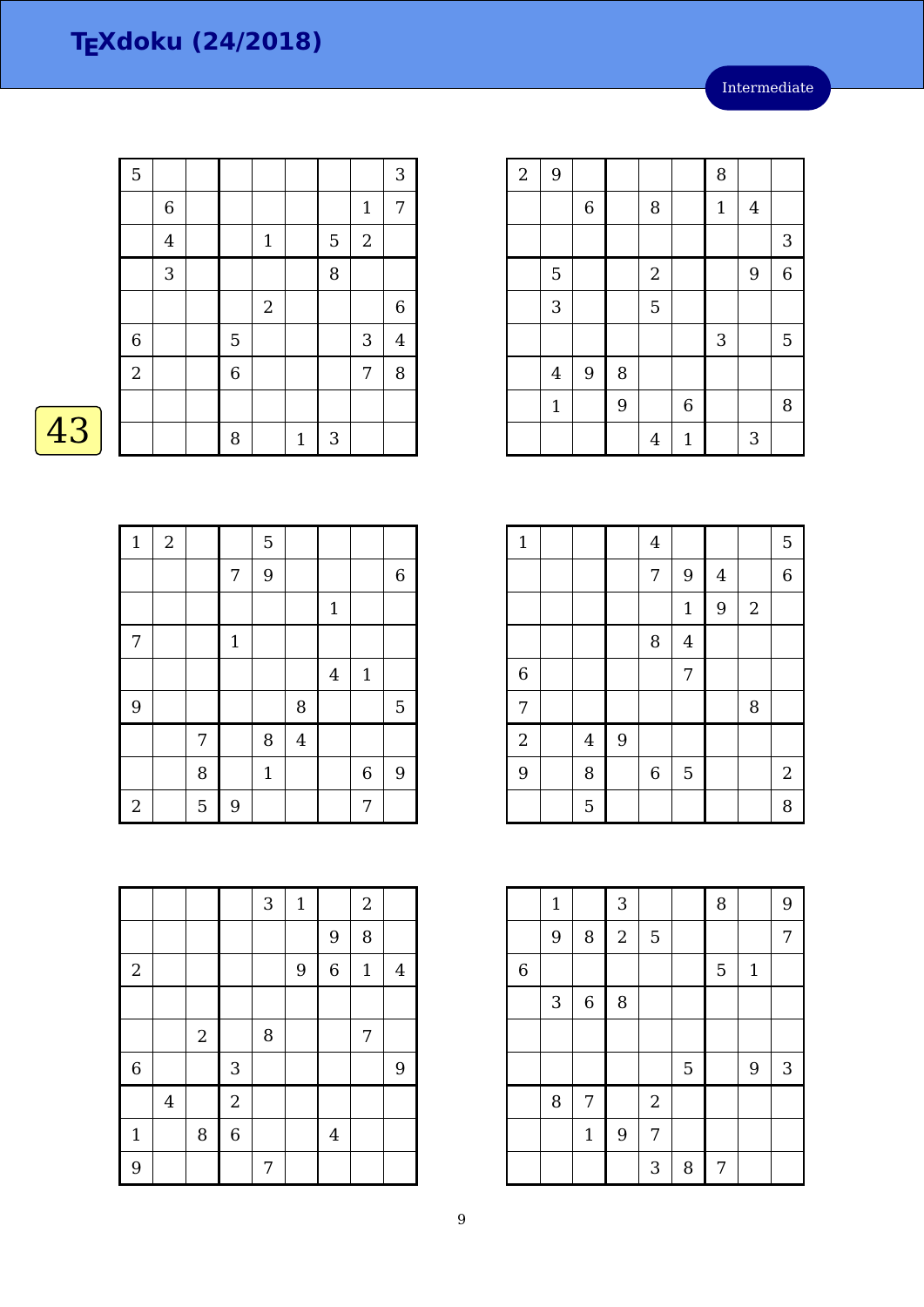Expert

|                  |                  | 5              |             | 9            |                |                | $\sqrt{2}$     |   |
|------------------|------------------|----------------|-------------|--------------|----------------|----------------|----------------|---|
|                  |                  |                | $\sqrt{2}$  |              |                |                |                | 8 |
|                  |                  |                |             |              | 3              |                | 7              |   |
|                  |                  | 8              |             | $\mathbf{3}$ | $\overline{2}$ | $\overline{6}$ |                |   |
| $\boldsymbol{2}$ |                  | $\overline{4}$ | $\,$ 6 $\,$ |              |                |                |                |   |
| $\overline{6}$   |                  |                |             |              |                |                | $\overline{4}$ | 3 |
|                  |                  |                |             |              |                |                | 9              |   |
|                  | 9                |                |             | $\,$ 6 $\,$  | $\overline{7}$ |                |                |   |
|                  | $\boldsymbol{2}$ |                |             |              | 5              | 7              | 8              |   |

|                |   | $\overline{c}$ |                | 5                |             |   |                |              |
|----------------|---|----------------|----------------|------------------|-------------|---|----------------|--------------|
|                |   |                | $\overline{4}$ |                  |             |   |                |              |
|                | 7 |                | 3              |                  |             |   | $\overline{4}$ | 8            |
| 7              | 9 |                | 8              | $\boldsymbol{2}$ |             |   |                |              |
|                |   |                |                |                  | $\mathbf 1$ | 8 | $\overline{2}$ |              |
| $\overline{2}$ |   |                |                |                  |             |   | 3              |              |
|                | 8 |                | $\mathbf{1}$   | 9                |             |   | 5              |              |
|                |   |                | 7              |                  |             | 9 |                |              |
|                |   |                |                | 8                | 3           |   |                | $\mathbf{1}$ |

|                | 8              | $1\,$   |             |   |         | 9     | $\overline{4}$ |                |
|----------------|----------------|---------|-------------|---|---------|-------|----------------|----------------|
| $\,$ 6 $\,$    | $\sqrt{2}$     |         |             |   |         |       |                |                |
|                |                | $\bf 4$ |             |   | $\,6\,$ |       | $\mathbf{1}$   |                |
|                | $\mathbf{1}$   | 5       | $\,$ 6 $\,$ |   |         | 7     | 9              |                |
| $\overline{9}$ |                |         |             |   |         |       |                |                |
|                |                |         | $\sqrt{2}$  |   |         | $1\,$ |                | 5              |
|                | $\overline{4}$ |         |             | 7 | 5       | 8     |                | $\overline{a}$ |
|                |                | 7       |             | 8 |         |       |                | $\mathbf{1}$   |
|                |                |         |             |   |         |       |                |                |

| 8                       | $\overline{4}$ |            |                |   |                |             | 7            |   |
|-------------------------|----------------|------------|----------------|---|----------------|-------------|--------------|---|
|                         | $\,$ 6 $\,$    |            | $\sqrt{3}$     |   | $\overline{4}$ |             |              |   |
| $\sqrt{2}$              |                | $\sqrt{3}$ | 7              | 8 |                |             | $\mathbf{1}$ |   |
|                         |                |            | 8              | 7 | $\sqrt{2}$     | $\,$ 6 $\,$ |              |   |
|                         |                |            |                | 5 |                | 3           |              |   |
|                         | 8              |            | $\overline{4}$ |   |                |             |              | 7 |
| $\overline{\mathbf{4}}$ | 3              |            | $\overline{c}$ |   |                |             |              |   |
|                         |                |            |                |   |                |             |              | 8 |
| 7                       |                |            |                |   | 5              |             |              |   |

|                | $\,$ 6 $\,$               | 8           |                  | 9 | 3           |                  | $\sqrt{2}$ |                |
|----------------|---------------------------|-------------|------------------|---|-------------|------------------|------------|----------------|
|                |                           |             |                  |   |             |                  |            | $\overline{4}$ |
|                | $\boldsymbol{9}$          | $\sqrt{2}$  |                  |   | 8           | 5                |            | 3              |
| $\overline{6}$ |                           | $\mathbf 1$ |                  |   |             |                  | $\bf 4$    |                |
| 8              | $\ensuremath{\mathsf{3}}$ |             |                  |   | $\,$ 6 $\,$ | $\boldsymbol{2}$ |            |                |
|                |                           |             | $\boldsymbol{2}$ | 5 |             |                  |            |                |
| $\mathbf{1}$   |                           |             |                  | 8 | 5           |                  |            |                |
| $\overline{2}$ | 5                         |             | $\boldsymbol{6}$ |   |             |                  |            |                |
|                |                           | 9           |                  |   |             |                  |            |                |

|             |   |   |                | 5 | 9              |                | 7           |                |
|-------------|---|---|----------------|---|----------------|----------------|-------------|----------------|
| $\,$ 6 $\,$ |   |   |                |   |                |                | 8           | $\overline{4}$ |
|             |   |   | $\overline{4}$ |   |                | $\overline{2}$ | 3           |                |
|             |   | 5 | $\overline{a}$ |   | 7              |                |             |                |
| $\sqrt{2}$  |   |   | 8              |   |                |                | $\,$ 6 $\,$ | 9              |
|             | 3 | 8 |                |   |                | $\overline{7}$ |             |                |
|             |   |   |                |   | 8              |                |             |                |
|             |   |   |                |   | $\overline{2}$ |                | 9           | 8              |
|             | 7 |   |                | 9 |                |                |             |                |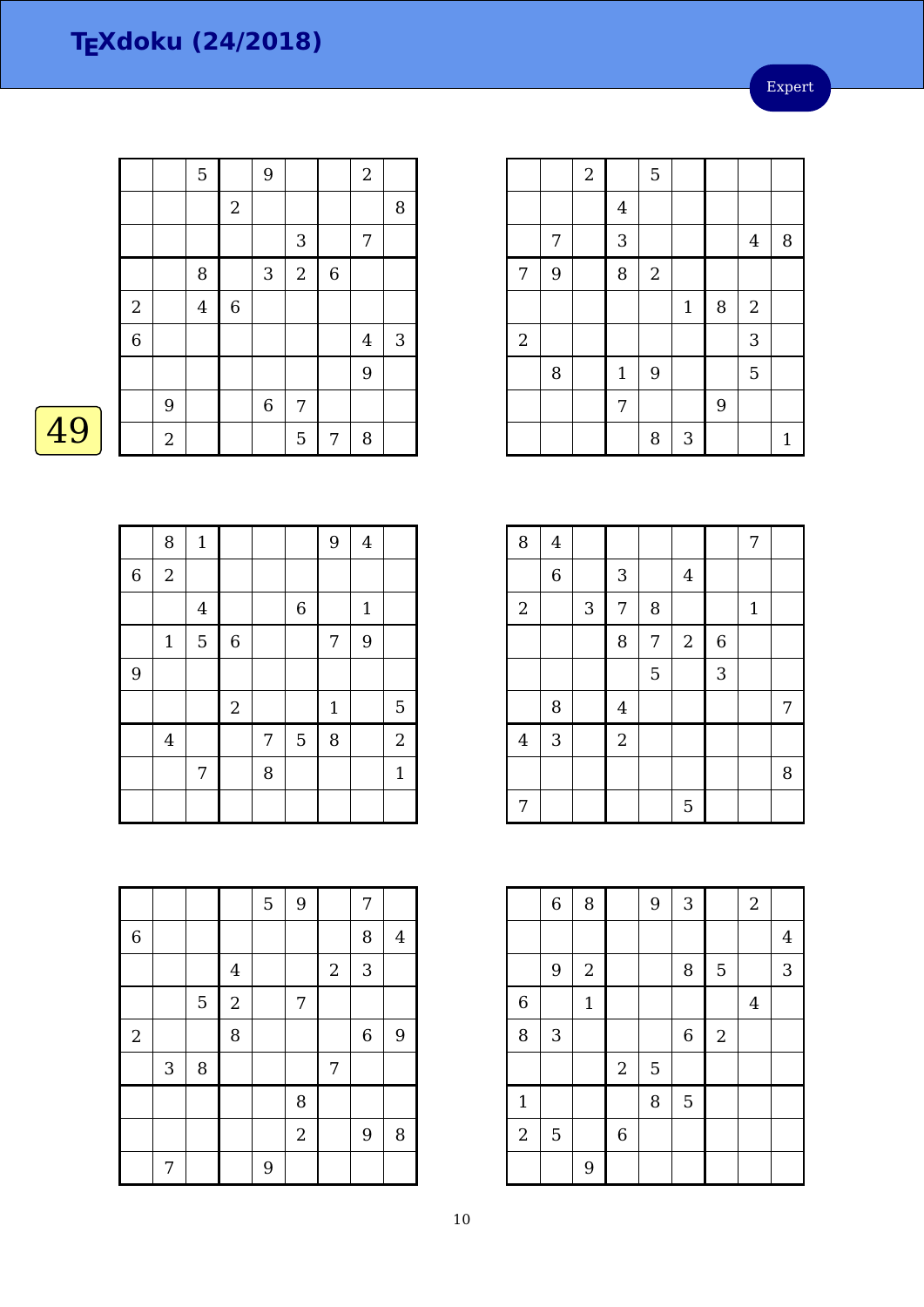Expert

|                |                  | 5              |                  | 9           |                |                | $\sqrt{2}$     |                           |
|----------------|------------------|----------------|------------------|-------------|----------------|----------------|----------------|---------------------------|
|                |                  |                | $\boldsymbol{2}$ |             |                |                |                | $\, 8$                    |
|                |                  |                |                  |             | 3              |                | 7              |                           |
|                |                  | 8              |                  | $\sqrt{3}$  | $\overline{2}$ | $\overline{6}$ |                |                           |
| $\overline{c}$ |                  | $\overline{4}$ | $\,$ 6 $\,$      |             |                |                |                |                           |
| $\overline{6}$ |                  |                |                  |             |                |                | $\overline{4}$ | $\ensuremath{\mathsf{3}}$ |
|                |                  |                |                  |             |                |                | 9              |                           |
|                | 9                |                |                  | $\,$ 6 $\,$ | 7              |                |                |                           |
|                | $\boldsymbol{2}$ |                |                  |             | 5              | 7              | 8              |                           |

|                  |   | $\overline{c}$ |                         | 5                |             |   |                  |        |
|------------------|---|----------------|-------------------------|------------------|-------------|---|------------------|--------|
|                  |   |                | $\overline{\mathbf{4}}$ |                  |             |   |                  |        |
|                  | 7 |                | 3                       |                  |             |   | $\overline{4}$   | $\, 8$ |
| $\overline{7}$   | 9 |                | 8                       | $\boldsymbol{2}$ |             |   |                  |        |
|                  |   |                |                         |                  | $\mathbf 1$ | 8 | $\boldsymbol{2}$ |        |
| $\boldsymbol{2}$ |   |                |                         |                  |             |   | 3                |        |
|                  | 8 |                | $\mathbf{1}$            | 9                |             |   | 5                |        |
|                  |   |                | 7                       |                  |             | 9 |                  |        |
|                  |   |                |                         | 8                | 3           |   |                  | 1      |

8 4 1 1 1 7 6 3 4 | 3 | 7 | 8 | 1 8 7 2 6  $5 \mid 3$ 8 4 1 1 7  $4 \mid 3 \mid \cdot \mid 2$  7 | | | | | 5

|                | $\overline{6}$ | 8                |             | 9              | $\overline{3}$ |            | $\overline{2}$ |                |
|----------------|----------------|------------------|-------------|----------------|----------------|------------|----------------|----------------|
|                |                |                  |             |                |                |            |                | $\overline{4}$ |
|                | 9              | $\boldsymbol{2}$ |             |                | 8              | 5          |                | 3              |
| 6              |                | $\mathbf{1}$     |             |                |                |            | $\overline{4}$ |                |
| 8              | 3              |                  |             |                | $\,$ 6 $\,$    | $\sqrt{2}$ |                |                |
|                |                |                  | $\sqrt{2}$  | $\overline{5}$ |                |            |                |                |
| $\mathbf{1}$   |                |                  |             | 8              | 5              |            |                |                |
| $\overline{2}$ | 5              |                  | $\,$ 6 $\,$ |                |                |            |                |                |
|                |                | 9                |             |                |                |            |                |                |

|                | 8              | $\mathbf 1$    |                |   |             | 9              | $\overline{4}$ |              |
|----------------|----------------|----------------|----------------|---|-------------|----------------|----------------|--------------|
| $\overline{6}$ | $\overline{2}$ |                |                |   |             |                |                |              |
|                |                | $\bf 4$        |                |   | $\,$ 6 $\,$ |                | $\mathbf 1$    |              |
|                | $\mathbf{1}$   | $\overline{5}$ | $\overline{6}$ |   |             | $\overline{7}$ | 9              |              |
| 9              |                |                |                |   |             |                |                |              |
|                |                |                | $\overline{c}$ |   |             | $\mathbf{1}$   |                | 5            |
|                | $\bf 4$        |                |                | 7 | 5           | 8              |                | $\sqrt{2}$   |
|                |                | 7              |                | 8 |             |                |                | $\mathbf{1}$ |
|                |                |                |                |   |             |                |                |              |

|             |            |        |                | 5 | 9              |            | 7           |                |
|-------------|------------|--------|----------------|---|----------------|------------|-------------|----------------|
| $\,$ 6 $\,$ |            |        |                |   |                |            | 8           | $\overline{4}$ |
|             |            |        | $\overline{4}$ |   |                | $\sqrt{2}$ | 3           |                |
|             |            | 5      | $\sqrt{2}$     |   | 7              |            |             |                |
| $\sqrt{2}$  |            |        | 8              |   |                |            | $\,$ 6 $\,$ | 9              |
|             | $\sqrt{3}$ | $\, 8$ |                |   |                | 7          |             |                |
|             |            |        |                |   | 8              |            |             |                |
|             |            |        |                |   | $\overline{2}$ |            | 9           | 8              |
|             | 7          |        |                | 9 |                |            |             |                |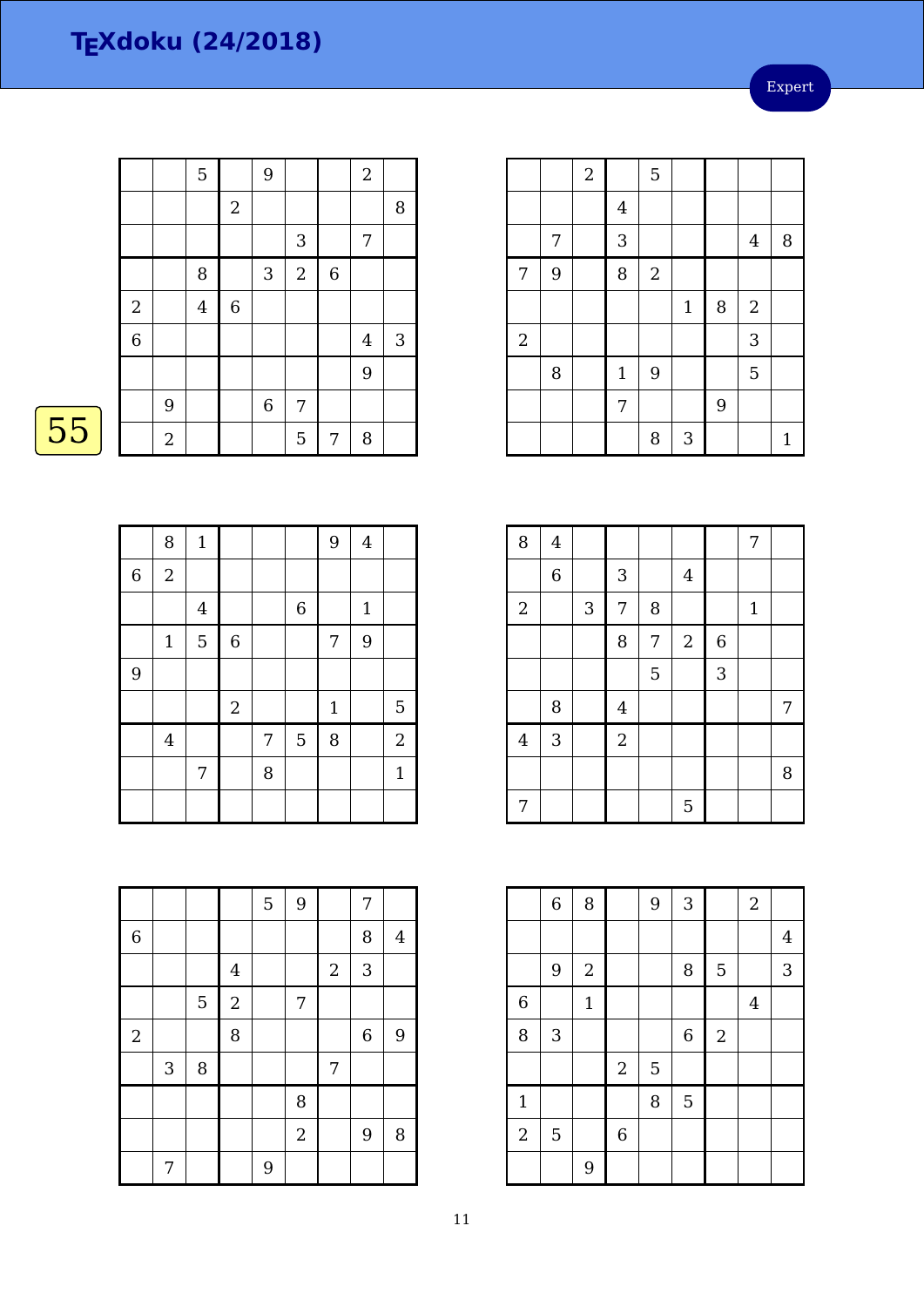$6 | 9 | 1 | 2 | 3 | 8 | 4 | 5 | 7$  3 4 1 7 9 6 2 8 7 2 6 4 5 9 1 3 2 4 5 3 9 6 7 8 1 1 6 4 8 2 5 3 9

 8 3 5 1 7 2 4 6 5 7 9 2 3 8 6 4

 $\begin{array}{|c|c|c|c|c|c|c|c|}\n\hline\n & 4 & 2 & 9 & 8 & 6 & 1 & 3 & 7 & 5 \\
\hline\n & 3 & 6 & 8 & 7 & 5 & 4 & 1 & 9 & 2 \\
\hline\n\end{array}$ 

| 5 6 3 2 9 8 4 7 1 |  |  |  |  |
|-------------------|--|--|--|--|
| 2 9 1 4 7 3 6 85  |  |  |  |  |

7 8 4 1 6 5 3 2 9 1 2 9 3 4 7 5 8 4 8 5 1 7 2 6 3

 5 7 6 8 2 1 9 4 7 9 8 4 6 5 3 2  $\begin{array}{|c|c|c|c|c|c|c|c|c|}\hline 8&2&6&3&5&1&9&4 \\ \hline 4&3&5&7&2&9&8&1 \\ \hline \end{array}$ 3 5 7 2 9 8 1 6

| 6 | 2 | 3              | 9              | 5            | 7              | 1              | 8 | 4 |
|---|---|----------------|----------------|--------------|----------------|----------------|---|---|
| 9 | 8 | 4              | 1              | 2            | 3              | 6              | 5 | 7 |
| 7 | 1 | 5              | 6              | 8            | 4              | 9              | 2 | З |
| 1 | 7 | 9              | 8              | 3            | 6              | $\overline{2}$ | 4 | 5 |
| 4 | 6 | $\overline{2}$ | 7              | 9            | 5              | 8              | 3 | 1 |
| 5 | 3 | 8              | 4              | $\mathbf{1}$ | $\overline{c}$ | 7              | 6 | 9 |
| 8 | 4 | 6              | 3              | 7            | 9              | 5              | 1 | 2 |
| 3 | 5 | 7              | $\overline{2}$ | 6            | 1              | 4              | 9 | 8 |
| 2 | 9 | 1              | 5              | 4            | 8              | 3              | 7 | 6 |

| 2 |   | 6 | 4 | 1 | 5 | 3 | 9 | 8 |
|---|---|---|---|---|---|---|---|---|
| 5 | 8 | 4 | 9 | 6 | 3 | 1 | 7 | 2 |
| 1 | 9 | 3 | 8 | 7 | 2 | 4 | 6 | 5 |
| 6 | 2 | 7 | 5 | 3 | 1 | 8 | 4 | 9 |
| 8 | 4 | 1 | 6 | 2 | 9 | 7 | 5 | 3 |
| 9 | 3 | 5 | 7 | 4 | 8 | 2 | 1 | 6 |
| 4 | 1 | 9 | 2 | 8 | 6 | 5 | 3 | 7 |
| 3 | 5 | 8 | 1 | 9 | 7 | 6 | 2 | 4 |
|   | 6 | 2 | 3 | 5 | 4 | 9 | 8 | 1 |

| 8 | 1 | 6 | 4 | 9 | 3 | 5 |   | 2 |
|---|---|---|---|---|---|---|---|---|
| 4 | 5 | 9 | 7 | 2 | 1 | 6 | 8 | 3 |
|   | 3 | 2 | 8 | 6 | 5 | 1 | 4 | 9 |
| 6 | 4 | 8 | 1 | 5 | 2 | 3 | 9 | 7 |
| 9 | 2 | 5 | 3 | 7 | 4 | 8 | 1 | 6 |
| 1 | 7 | З | 6 | 8 | 9 | 2 | 5 | 4 |
| 5 | 9 | 7 | 2 | 3 | 8 | 4 | 6 | 1 |
| З | 6 | 4 | 5 | 1 | 7 | 9 | 2 | 8 |
| 2 | 8 | 1 | 9 | 4 | 6 | 7 | 3 | 5 |

| 2 | 3 | 8 | 1              | 4 | 6 | 9 | 7 | 5 |
|---|---|---|----------------|---|---|---|---|---|
| 5 | 9 | 1 | 7              | 8 | 3 | 4 | 6 | 2 |
| 7 | 4 | 6 | 9              | 5 | 2 | 1 | 8 | 3 |
| 6 | 5 | 9 | $\overline{2}$ | 3 | 7 | 8 | 1 | 4 |
| 4 | 8 | 7 | 6              | 1 | 5 | 2 | 3 | 9 |
| 3 | 1 | 2 | 4              | 9 | 8 | 6 | 5 | 7 |
| 1 | 2 | 5 | 3              | 6 | 4 | 7 | 9 | 8 |
| 8 | 6 | 4 | 5              | 7 | 9 | 3 | 2 | 1 |
| 9 | 7 | 3 | 8              | 2 | 1 | 5 | 4 | 6 |
|   |   |   |                |   |   |   |   |   |

| 5 | 6           | 9 |                | 3              | 8              | 2 | 1 | 4 |
|---|-------------|---|----------------|----------------|----------------|---|---|---|
| 4 | 2           | 1 | 9              | 6              | 5              | 8 | 3 | 7 |
| 7 | 8           | 3 | 4              | 1              | $\overline{2}$ | 6 | 9 | 5 |
| 1 | 5           | 8 | $\overline{2}$ | 7              | 3              | 4 | 6 | 9 |
| 3 | 4           | 2 | 5              | 9              | 6              | 1 | 7 | 8 |
| 9 | 7           | 6 | 8              | 4              | $\mathbf 1$    | 5 | 2 | 3 |
| 8 | $\mathbf 1$ | 4 | 3              | $\overline{c}$ | 7              | 9 | 5 | 6 |
| 6 | 3           | 5 | 1              | 8              | 9              | 7 | 4 | 2 |
| 2 | 9           | 7 | 6              | 5              | 4              | 3 | 8 | 1 |

| 4 | 7 | 6 | 1              | 8 | 3              | 9 | 2 | 5 |
|---|---|---|----------------|---|----------------|---|---|---|
| 8 | 1 | 2 | 7              | 9 | 5              | 4 | 3 | 6 |
| 3 | 5 | 9 | $\overline{c}$ | 6 | 4              | 1 | 7 | 8 |
| 5 | 8 | 4 | 6              | 1 | 7              | 2 | 9 | 3 |
| 9 | 2 | 3 | 4              | 5 | 8              | 7 | 6 | 1 |
| 1 | 6 | 7 | 3              | 2 | 9              | 5 | 8 | 4 |
| 7 | 4 | 1 | 9              | 3 | 6              | 8 | 5 | 2 |
| 2 | З | 8 | 5              | 7 | 1              | 6 | 4 | 9 |
| 6 | 9 | 5 | 8              | 4 | $\overline{c}$ | 3 |   | 7 |

| 7 | 5 | 9 | 2 | 6 | 1              | 4 | 3 | 8 |
|---|---|---|---|---|----------------|---|---|---|
| 1 | 6 | 8 | 4 | 3 | 5              | 9 | 7 | 2 |
| 3 | 2 | 4 | 7 | 8 | 9              | 5 | 1 | 6 |
| 4 | 8 | 5 | 1 | 9 | $\overline{c}$ | 3 | 6 | 7 |
| 6 | 9 | 1 | 3 | 5 | 7              | 8 | 2 | 4 |
| 2 | 3 | 7 | 8 | 4 | 6              | 1 | 9 | 5 |
| 5 | 1 | 3 | 6 | 7 | 8              | 2 | 4 | 9 |
| 9 | 4 | 6 | 5 | 2 | 3              | 7 | 8 | 1 |
| 8 | 7 | 2 | 9 | 1 | 4              | 6 | 5 | 3 |

| 6 | З | 5 | 2 | 9              |   | 8 | 1 | 4 |
|---|---|---|---|----------------|---|---|---|---|
| 9 | 2 | 8 | 4 | 5              | 1 | 7 | 3 | 6 |
| 1 | 4 | 7 | 6 | 8              | 3 | 5 | 2 | 9 |
| 3 | 8 | 9 | 5 | 6              | 4 | 2 | 7 | 1 |
| 2 | 1 | 4 | 3 | 7              | 8 | 6 | 9 | 5 |
| 7 | 5 | 6 | 1 | $\overline{c}$ | 9 | 3 | 4 | 8 |
| 4 | 6 | 2 | 7 | 1              | 5 | 9 | 8 | 3 |
| 5 | 9 | 1 | 8 | 3              | 2 | 4 | 6 | 7 |
| 8 |   | 3 | 9 | 4              | 6 | 1 | 5 | 2 |

| 3              | 4 | 2 | 8 | 6 | 5 | 1 | 9 | 7 |
|----------------|---|---|---|---|---|---|---|---|
| 5              | 7 | 8 | З | 1 | 9 | 2 | 4 | 6 |
| 6              | 1 | 9 | 4 | 2 | 7 | 5 | 8 | З |
| $\overline{c}$ | 9 | 1 | 7 | 4 | З | 8 | 6 | 5 |
| 4              | 5 | 7 | 6 | 8 | 2 | 3 | 1 | 9 |
| 8              | 3 | 6 | 9 | 5 | 1 | 4 | 7 | 2 |
| 9              | 2 | З | 1 | 7 | 8 | 6 | 5 | 4 |
| 7              | 8 | 4 | 5 | З | 6 | 9 | 2 | 1 |
|                | 6 | 5 | 2 | 9 | 4 |   | 3 | 8 |

| $\overline{c}$ | 7 | 5 | 1 | 6 | 8              | $\overline{\mathbf{4}}$ | 9 | 3 |
|----------------|---|---|---|---|----------------|-------------------------|---|---|
| 9              | 3 | 1 | 7 | 2 | 4              | 8                       | 5 | 6 |
| 4              | 8 | 6 | 9 | 3 | 5              | $\mathbf{1}$            | 2 | 7 |
| 8              | 9 | 3 | 5 | 1 | 6              | 7                       | 4 | 2 |
| 1              | 5 | 7 | 2 | 4 | 3              | 9                       | 6 | 8 |
| 6              | 4 | 2 | 8 | 7 | 9              | 5                       | 3 | 1 |
| 7              | 1 | 4 | 6 | 5 | $\overline{c}$ | 3                       | 8 | 9 |
| 3              | 2 | 9 | 4 | 8 | 1              | 6                       | 7 | 5 |
| 5              | 6 | 8 | 3 | 9 | 7              | 2                       | 1 | 4 |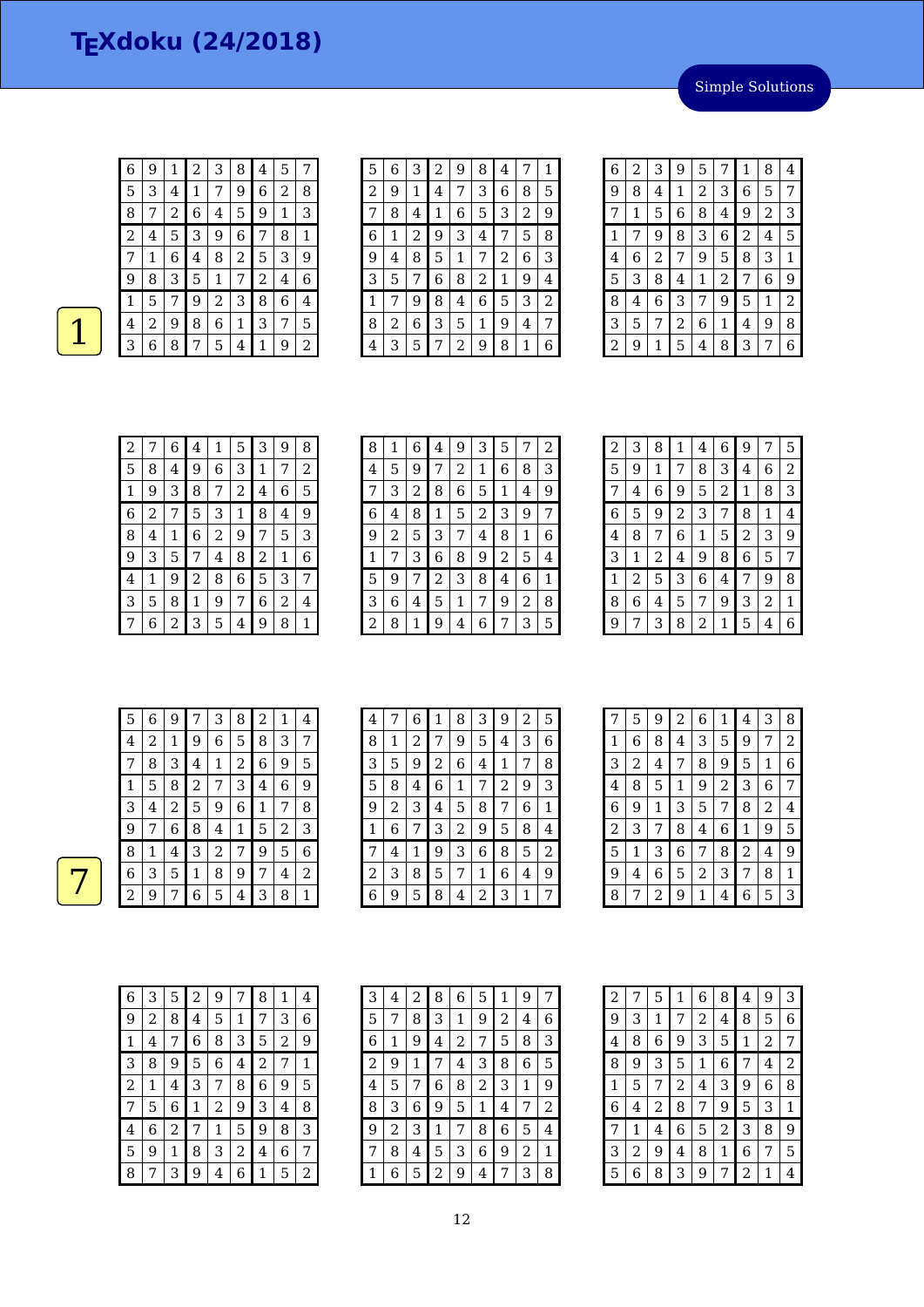Easy Solutions

|   | 2              | 8                       | 5            | 3                | 9     | 1 | 6 | 4 |
|---|----------------|-------------------------|--------------|------------------|-------|---|---|---|
| 1 | $\overline{4}$ | 9                       | 6            | 8                | 2     | 7 | 3 | 5 |
| 6 | З              | 5                       | 7            | 4                | $1\,$ | 2 | 8 | 9 |
| 2 | 9              | 7                       | 3            | 6                | 8     | 5 | 4 | 1 |
| 8 | 5              | 3                       | 4            | 1                | 7     | 9 | 2 | 6 |
| 4 | 1              | 6                       | 9            | $\boldsymbol{2}$ | 5     | 8 | 7 | 3 |
| З | 7              | $\overline{\mathbf{c}}$ | $\mathbf{1}$ | 9                | 6     | 4 | 5 | 8 |
| 9 | 8              | 4                       | 2            | 5                | 3     | 6 | 1 | 7 |
| 5 | 6              | 1                       | 8            | 7                | 4     | 3 | 9 | 2 |

| 2 | 9 | 8 |                | 5 | 6 | 1 | 3 | $\overline{\mathbf{4}}$ |
|---|---|---|----------------|---|---|---|---|-------------------------|
| 7 | 1 | 4 | 3              | 8 | 9 | 2 | 5 | 6                       |
| 5 | 6 | З | $\overline{c}$ | 1 | 4 | 7 | 8 | 9                       |
| 4 | 5 | 7 | 6              | 9 | 1 | 3 | 2 | 8                       |
| 1 | 3 | 6 | 8              | 4 | 2 | 5 | 9 | 7                       |
| 9 | 8 | 2 | 5              | 3 | 7 | 6 | 4 | 1                       |
| 6 | 4 | 5 | 9              | 7 | 3 | 8 | 1 | 2                       |
| 8 | 2 | 1 | 4              | 6 | 5 | 9 | 7 | З                       |
| 3 |   | 9 | 1              | 2 | 8 | 4 | 6 | 5                       |

| 2 | 7 | 3 | 9 | 5              | 1              | 4              | 6            | 8 |
|---|---|---|---|----------------|----------------|----------------|--------------|---|
| 8 | 5 | 4 | 3 | $\overline{c}$ | 6              | 7              | 9            | 1 |
| 1 | 6 | 9 | 8 | 7              | 4              | 5              | 3            | 2 |
| 6 | 8 | 5 | 4 | 9              | 7              | $\mathbf{1}$   | 2            | 3 |
| 4 | 3 | 2 | 1 | 6              | 8              | 9              | 5            | 7 |
| 7 | 9 | 1 | 5 | 3              | $\overline{c}$ | 6              | 8            | 4 |
| 5 | 2 | 7 | 6 | 4              | 3              | 8              | $\mathbf{1}$ | 9 |
| 3 | 1 | 6 | 7 | 8              | 9              | $\overline{2}$ | 4            | 5 |
| 9 | 4 | 8 | 2 | 1              | 5              | 3              | 7            | 6 |

| 5 | 1 | 3 | 7 | 8 | 2 | 9 | 6 | 4 |
|---|---|---|---|---|---|---|---|---|
| 7 | 9 | 6 | 3 | 5 | 4 | 8 | 1 | 2 |
| 2 | 8 | 4 | 6 | 1 | 9 | 7 | 3 | 5 |
| 8 | 7 | 1 | 9 | 3 | 5 | 4 | 2 | 6 |
| 4 | 6 | 5 | 1 | 2 | 7 | 3 | 8 | 9 |
| 3 | 2 | 9 | 4 | 6 | 8 | 5 | 7 | 1 |
| 6 | 5 | 7 | 2 | 9 | 3 | 1 | 4 | 8 |
| 1 | 4 | 8 | 5 | 7 | 6 | 2 | 9 | 3 |
| 9 | З | 2 | 8 | 4 | 1 | 6 | 5 | 7 |

| 6 | 1 | З | 5 | 9 | 7 | 8 | 2 | 4 |
|---|---|---|---|---|---|---|---|---|
| 2 | 7 | 5 | 8 | 4 | З | 1 | 9 | 6 |
| 9 | 4 | 8 | 2 | 1 | 6 | 7 | 5 | З |
| 1 | З | 2 | 9 | 5 | 8 | 4 | 6 | 7 |
| 4 | 5 | 6 | 7 | 3 | 2 | 9 | 8 | 1 |
| 7 | 8 | 9 | 4 | 6 | 1 | 5 | 3 | 2 |
| 8 | 2 | 1 | 3 | 7 | 9 | 6 | 4 | 5 |
| 3 | 6 | 4 | 1 | 8 | 5 | 2 | 7 | 9 |
| 5 | 9 | 7 | 6 | 2 | 4 | 3 | 1 | 8 |

| 4 | 1              | 8 | 6              | 9              | 7 | 2 | 5 |
|---|----------------|---|----------------|----------------|---|---|---|
| 9 | $\overline{c}$ | 3 | 7              | 5              | 4 | 8 | 1 |
| 8 | 5              | 2 | 4              | 1              | 6 | 9 | 3 |
| 3 | 8              | 9 | 1              | 6              | 5 | 7 | 4 |
| 6 | 9              | 5 | 3              | 7              | 2 | 1 | 8 |
| 5 | 7              | 4 | $\overline{2}$ | 8              | 9 | 3 | 6 |
| 1 | 6              | 7 | 5              | $\overline{2}$ | 3 | 4 | 9 |
| 2 | 4              | 1 | 9              | 3              | 8 | 6 | 7 |
| 7 | 3              | 6 | 8              | 4              | 1 | 5 | 2 |
|   |                |   |                |                |   |   |   |

|   | $\overline{2}$ | 8 | 5           | 3 | 9 | 1 | 6 | 4 |
|---|----------------|---|-------------|---|---|---|---|---|
| 1 | 4              | 9 | 6           | 8 | 2 | 7 | 3 | 5 |
| 6 | З              | 5 | 7           | 4 | 1 | 2 | 8 | 9 |
| 2 | 9              | 7 | 3           | 6 | 8 | 5 | 4 | 1 |
| 8 | 5              | 3 | 4           | 1 | 7 | 9 | 2 | 6 |
| 4 | 1              | 6 | 9           | 2 | 5 | 8 | 7 | 3 |
| 3 | 7              | 2 | $\mathbf 1$ | 9 | 6 | 4 | 5 | 8 |
| 9 | 8              | 4 | 2           | 5 | З | 6 | 1 | 7 |
| 5 | 6              | 1 | 8           | 7 | 4 | 3 | 9 | 2 |

| 2 | 9 | 8 | 7            | 5              | 6 | 1 | 3              | 4 |
|---|---|---|--------------|----------------|---|---|----------------|---|
| 7 | 1 | 4 | 3            | 8              | 9 | 2 | 5              | 6 |
| 5 | 6 | 3 | 2            | 1              | 4 | 7 | 8              | 9 |
| 4 | 5 | 7 | 6            | 9              | 1 | 3 | $\overline{2}$ | 8 |
| 1 | 3 | 6 | 8            | 4              | 2 | 5 | 9              | 7 |
| 9 | 8 | 2 | 5            | 3              | 7 | 6 | 4              | 1 |
| 6 | 4 | 5 | 9            | 7              | 3 | 8 | 1              | 2 |
| 8 | 2 | 1 | 4            | 6              | 5 | 9 | 7              | 3 |
| 3 |   | 9 | $\mathbf{1}$ | $\overline{2}$ | 8 | 4 | 6              | 5 |

| $\overline{a}$ | 7 | 3              | 9              | 5 | 1              | 4              | 6 | 8 |
|----------------|---|----------------|----------------|---|----------------|----------------|---|---|
| 8              | 5 | 4              | 3              | 2 | 6              | 7              | 9 | 1 |
| 1              | 6 | 9              | 8              | 7 | 4              | 5              | 3 | 2 |
| 6              | 8 | 5              | 4              | 9 | 7              | 1              | 2 | 3 |
| 4              | 3 | $\overline{c}$ | 1              | 6 | 8              | 9              | 5 | 7 |
| 7              | 9 | $\mathbf 1$    | 5              | 3 | $\overline{c}$ | 6              | 8 | 4 |
| 5              | 2 | 7              | 6              | 4 | 3              | 8              | 1 | 9 |
| 3              | 1 | 6              | 7              | 8 | 9              | $\overline{2}$ | 4 | 5 |
| 9              | 4 | 8              | $\overline{c}$ | 1 | 5              | 3              | 7 | 6 |

| 5              | 1 | З |                | 8              | 2 | 9 | 6 | 4 |
|----------------|---|---|----------------|----------------|---|---|---|---|
| 7              | 9 | 6 | 3              | 5              | 4 | 8 | 1 | 2 |
| $\overline{c}$ | 8 | 4 | 6              | 1              | 9 | 7 | 3 | 5 |
| 8              | 7 | 1 | 9              | 3              | 5 | 4 | 2 | 6 |
| 4              | 6 | 5 | 1              | $\overline{c}$ | 7 | З | 8 | 9 |
| 3              | 2 | 9 | 4              | 6              | 8 | 5 | 7 | 1 |
| 6              | 5 | 7 | $\overline{2}$ | 9              | З | 1 | 4 | 8 |
| 1              | 4 | 8 | 5              | 7              | 6 | 2 | 9 | 3 |
| g              | З | 2 | 8              | 4              | 1 | 6 | 5 |   |

| 6 | 1 | 3 | 5 | 9 | 7              | 8 | 2 | 4              |
|---|---|---|---|---|----------------|---|---|----------------|
| 2 | 7 | 5 | 8 | 4 | З              | 1 | 9 | 6              |
| 9 | 4 | 8 | 2 | 1 | 6              | 7 | 5 | З              |
| 1 | 3 | 2 | 9 | 5 | 8              | 4 | 6 | 7              |
| 4 | 5 | 6 | 7 | 3 | $\overline{c}$ | 9 | 8 | 1              |
| 7 | 8 | 9 | 4 | 6 | 1              | 5 | 3 | $\overline{c}$ |
| 8 | 2 | 1 | 3 | 7 | 9              | 6 | 4 | 5              |
| 3 | 6 | 4 | 1 | 8 | 5              | 2 | 7 | 9              |
| 5 | 9 | 7 | 6 | 2 | 4              | 3 | 1 | 8              |

| 3              | 4 | 1 | 8              | 6              | 9                | 7              | 2 | 5 |
|----------------|---|---|----------------|----------------|------------------|----------------|---|---|
| 6              | 9 | 2 | 3              | 7              | 5                | 4              | 8 | 1 |
| 7              | 8 | 5 | $\overline{c}$ | 4              | $\mathbf{1}$     | 6              | 9 | 3 |
| $\overline{c}$ | 3 | 8 | 9              | 1              | $\boldsymbol{6}$ | 5              | 7 | 4 |
| 4              | 6 | 9 | 5              | 3              | 7                | $\overline{c}$ | 1 | 8 |
| 1              | 5 | 7 | 4              | $\overline{c}$ | 8                | 9              | 3 | 6 |
| 8              | 1 | 6 | 7              | 5              | $\overline{c}$   | 3              | 4 | 9 |
| 5              | 2 | 4 | 1              | 9              | 3                | 8              | 6 | 7 |
| 9              | 7 | З | 6              | 8              | 4                | 1              | 5 | 2 |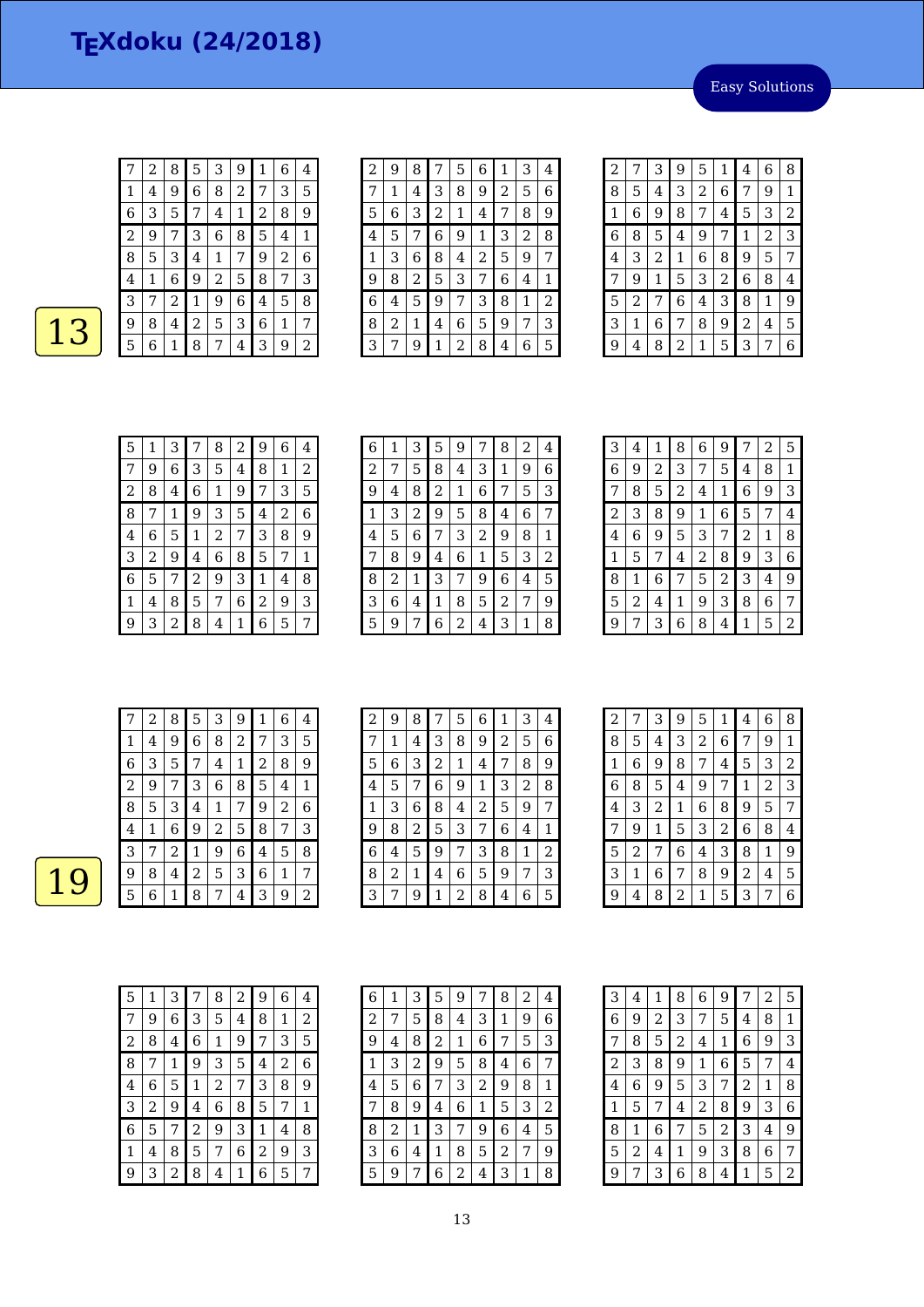Intermediate Solutions

| ı |  |
|---|--|
|   |  |
|   |  |

| 6 |   | 5                       | 9            | 2 | 4 | 8 | 3 | 1 |
|---|---|-------------------------|--------------|---|---|---|---|---|
| 1 | 2 | 8                       | 6            | 3 | 7 | 9 | 5 | 4 |
| 9 | 4 | 3                       | $\mathbf{1}$ | 8 | 5 | 7 | 6 | 2 |
| 2 | 1 | 7                       | 8            | 4 | 3 | 5 | 9 | 6 |
| 3 | 5 | 6                       | 7            | 9 | 2 | 1 | 4 | 8 |
| 8 | 9 | 4                       | 5            | 6 | 1 | 2 | 7 | 3 |
| 7 | 6 | $\overline{\mathbf{c}}$ | 4            | 5 | 8 | 3 | 1 | 9 |
| 4 | 3 | 1                       | 2            | 7 | 9 | 6 | 8 | 5 |
| 5 | 8 | 9                       | 3            | 1 | 6 | 4 | 2 | 7 |

| 8              | 2 | 6 | 1 |   | 3 | 9              | 5 | 4 |
|----------------|---|---|---|---|---|----------------|---|---|
| 5              | 4 | 1 | 9 | 2 | 6 | 7              | 8 | 3 |
| 3              | 9 | 7 | 8 | 5 | 4 | 1              | 2 | 6 |
| 7              | 8 | З | 5 | 9 | 2 | 6              | 4 | 1 |
| $\overline{2}$ | 1 | 4 | 6 | 8 | 7 | 3              | 9 | 5 |
| 6              | 5 | 9 | 3 | 4 | 1 | 8              | 7 | 2 |
| 1              | 7 | 5 | 2 | 3 | 9 | 4              | 6 | 8 |
| 9              | З | 8 | 4 | 6 | 5 | $\overline{c}$ | 1 | 7 |
| 4              | 6 | 2 | 7 | 1 | 8 | 5              | 3 | 9 |

| 1 | 2 | 6 | 5 | 9 | 8 | 4 | 3 | 7 |
|---|---|---|---|---|---|---|---|---|
| 9 | 8 | 4 | 3 | 2 | 7 | 5 | 6 | 1 |
| 5 | З | 7 | 1 | 6 | 4 | 9 | 8 | 2 |
| 4 | 6 | 3 | 9 | 8 | 2 | 1 | 7 | 5 |
| 7 | 5 | 2 | 6 | 4 | 1 | 3 | 9 | 8 |
| 8 | 9 | 1 | 7 | 5 | З | 6 | 2 | 4 |
| 2 | 4 | 5 | 8 | 3 | 6 | 7 | 1 | 9 |
| 3 | 1 | 8 | 4 | 7 | 9 | 2 | 5 | 6 |
| 6 | 7 | 9 | 2 | 1 | 5 | 8 | 4 | З |

| 9            | 5 | 6 | 2 | 7 | 3 | 8 | 4 | 1 |
|--------------|---|---|---|---|---|---|---|---|
| $\mathbf{1}$ | 4 | 8 | 6 | 5 | 9 | 7 | 2 | 3 |
| 3            | 2 | 7 | 4 | 1 | 8 | 6 | 5 | 9 |
| 8            | 7 | 5 | 3 | 2 | 6 | 1 | 9 | 4 |
| 2            | 6 | 1 | 9 | 4 | 5 | 3 | 8 | 7 |
| 4            | 9 | 3 | 1 | 8 | 7 | 5 | 6 | 2 |
| 6            | 1 | 2 | 8 | 3 | 4 | 9 | 7 | 5 |
|              | 8 | 4 | 5 | 9 | 1 | 2 | 3 | 6 |
| 5            | 3 | 9 | 7 | 6 | 2 | 4 | 1 | 8 |

| 1 | 7 | 4 | 6 | 5 | 3 | 2 | 9 | 8 |
|---|---|---|---|---|---|---|---|---|
| 6 | 9 | 5 | 8 | 1 | 2 | 4 | 3 | 7 |
| 2 | 8 | З | 4 | 7 | 9 | 1 | 5 | 6 |
| 5 | 2 | 9 | 3 | 4 | 7 | 8 | 6 | 1 |
| 7 | 1 | 8 | 2 | 9 | 6 | 5 | 4 | 3 |
| 4 | З | 6 | 5 | 8 | 1 | 7 | 2 | 9 |
| 9 | 6 | 1 | 7 | 2 | 4 | 3 | 8 | 5 |
| 3 | 5 | 2 | 1 | 6 | 8 | 9 | 7 | 4 |
| 8 | 4 | 7 | 9 | 3 | 5 | 6 | 1 | 2 |

| 5              | 8 | 6 | 1              | 4 | 9 | 7 | 3           | 2 |
|----------------|---|---|----------------|---|---|---|-------------|---|
| 1              | 3 | 2 | 7              | 6 | 5 | 4 | 8           | 9 |
| 9              | 4 | 7 | 3              | 2 | 8 | 1 | 5           | 6 |
| 6              | 2 | 1 | 5              | 9 | 7 | 3 | 4           | 8 |
| 4              | 9 | 3 | $\overline{c}$ | 8 | 1 | 6 | 7           | 5 |
| 7              | 5 | 8 | 6              | 3 | 4 | 9 | 2           | 1 |
| 8              | 1 | 5 | 4              | 7 | 6 | 2 | 9           | 3 |
| $\overline{c}$ | 6 | 4 | 9              | 5 | 3 | 8 | $\mathbf 1$ | 7 |
| 3              | 7 | 9 | 8              | 1 | 2 | 5 | 6           | 4 |

| 6 |   | 5 | 9 | 2 | 4           | 8           | 3 | 1 |
|---|---|---|---|---|-------------|-------------|---|---|
| 1 | 2 | 8 | 6 | З | 7           | 9           | 5 | 4 |
| 9 | 4 | З | 1 | 8 | 5           | 7           | 6 | 2 |
| 2 | 1 | 7 | 8 | 4 | 3           | 5           | 9 | 6 |
| 3 | 5 | 6 | 7 | 9 | 2           | $\mathbf 1$ | 4 | 8 |
| 8 | 9 | 4 | 5 | 6 | $\mathbf 1$ | 2           | 7 | 3 |
|   | 6 | 2 | 4 | 5 | 8           | 3           | 1 | 9 |
| 4 | 3 | 1 | 2 | 7 | 9           | 6           | 8 | 5 |
| 5 | 8 | 9 | З | 1 | 6           | 4           | 2 |   |

| 8 | $\overline{2}$ | 6 | $\mathbf{1}$ | 7 | 3 | 9 | 5 | 4 |
|---|----------------|---|--------------|---|---|---|---|---|
| 5 | 4              | 1 | 9            | 2 | 6 | 7 | 8 | 3 |
| 3 | 9              | 7 | 8            | 5 | 4 | 1 | 2 | 6 |
| 7 | 8              | З | 5            | 9 | 2 | 6 | 4 | 1 |
| 2 | 1              | 4 | 6            | 8 | 7 | 3 | 9 | 5 |
| 6 | 5              | 9 | 3            | 4 | 1 | 8 | 7 | 2 |
| 1 | 7              | 5 | 2            | 3 | 9 | 4 | 6 | 8 |
| 9 | 3              | 8 | 4            | 6 | 5 | 2 | 1 | 7 |
| 4 | 6              | 2 | 7            | 1 | 8 | 5 | 3 | 9 |

| $\mathbf{1}$ | 2 | 6              | 5 | 9              | 8 | 4 | 3 | 7 |
|--------------|---|----------------|---|----------------|---|---|---|---|
| 9            | 8 | 4              | 3 | $\overline{c}$ | 7 | 5 | 6 | 1 |
| 5            | 3 | 7              | 1 | 6              | 4 | 9 | 8 | 2 |
| 4            | 6 | З              | 9 | 8              | 2 | 1 | 7 | 5 |
| 7            | 5 | $\overline{c}$ | 6 | 4              | 1 | 3 | 9 | 8 |
| 8            | 9 | 1              | 7 | 5              | 3 | 6 | 2 | 4 |
| 2            | 4 | 5              | 8 | 3              | 6 | 7 | 1 | 9 |
| 3            | 1 | 8              | 4 | 7              | 9 | 2 | 5 | 6 |
| 6            | 7 | 9              | 2 | 1              | 5 | 8 | 4 | 3 |

| 9              | 5 | 6 | 2 | 7 | 3 | 8 | 4 | 1 |
|----------------|---|---|---|---|---|---|---|---|
| 1              | 4 | 8 | 6 | 5 | 9 | 7 | 2 | 3 |
| 3              | 2 | 7 | 4 | 1 | 8 | 6 | 5 | 9 |
| 8              | 7 | 5 | 3 | 2 | 6 | 1 | 9 | 4 |
| $\overline{c}$ | 6 | 1 | 9 | 4 | 5 | З | 8 | 7 |
| 4              | 9 | 3 | 1 | 8 | 7 | 5 | 6 | 2 |
| 6              | 1 | 2 | 8 | 3 | 4 | 9 | 7 | 5 |
| 7              | 8 | 4 | 5 | 9 | 1 | 2 | З | 6 |
| 5              | З | g |   | 6 | 2 | 4 | 1 | 8 |

| 1 | 7              | 4 | 6 | 5              | 3            | 2 | 9 | 8 |
|---|----------------|---|---|----------------|--------------|---|---|---|
| 6 | 9              | 5 | 8 | 1              | 2            | 4 | 3 | 7 |
| 2 | 8              | 3 | 4 | 7              | 9            | 1 | 5 | 6 |
| 5 | $\overline{c}$ | 9 | 3 | 4              | 7            | 8 | 6 | 1 |
| 7 | 1              | 8 | 2 | 9              | 6            | 5 | 4 | 3 |
| 4 | 3              | 6 | 5 | 8              | $\mathbf{1}$ | 7 | 2 | 9 |
| 9 | 6              | 1 | 7 | $\overline{c}$ | 4            | 3 | 8 | 5 |
| 3 | 5              | 2 | 1 | 6              | 8            | 9 | 7 | 4 |
| 8 | 4              | 7 | 9 | 3              | 5            | 6 | 1 | 2 |

| 5              | 8 | 6 | 1 | 4 | 9 | 7              | 3           | 2 |
|----------------|---|---|---|---|---|----------------|-------------|---|
| 1              | 3 | 2 | 7 | 6 | 5 | 4              | 8           | 9 |
| 9              | 4 | 7 | 3 | 2 | 8 | 1              | 5           | 6 |
| 6              | 2 | 1 | 5 | 9 | 7 | 3              | 4           | 8 |
| 4              | 9 | 3 | 2 | 8 | 1 | 6              | 7           | 5 |
| 7              | 5 | 8 | 6 | 3 | 4 | 9              | 2           | 1 |
| 8              | 1 | 5 | 4 | 7 | 6 | $\overline{c}$ | 9           | 3 |
| $\overline{c}$ | 6 | 4 | 9 | 5 | 3 | 8              | $\mathbf 1$ | 7 |
| 3              | 7 | 9 | 8 | 1 | 2 | 5              | 6           | 4 |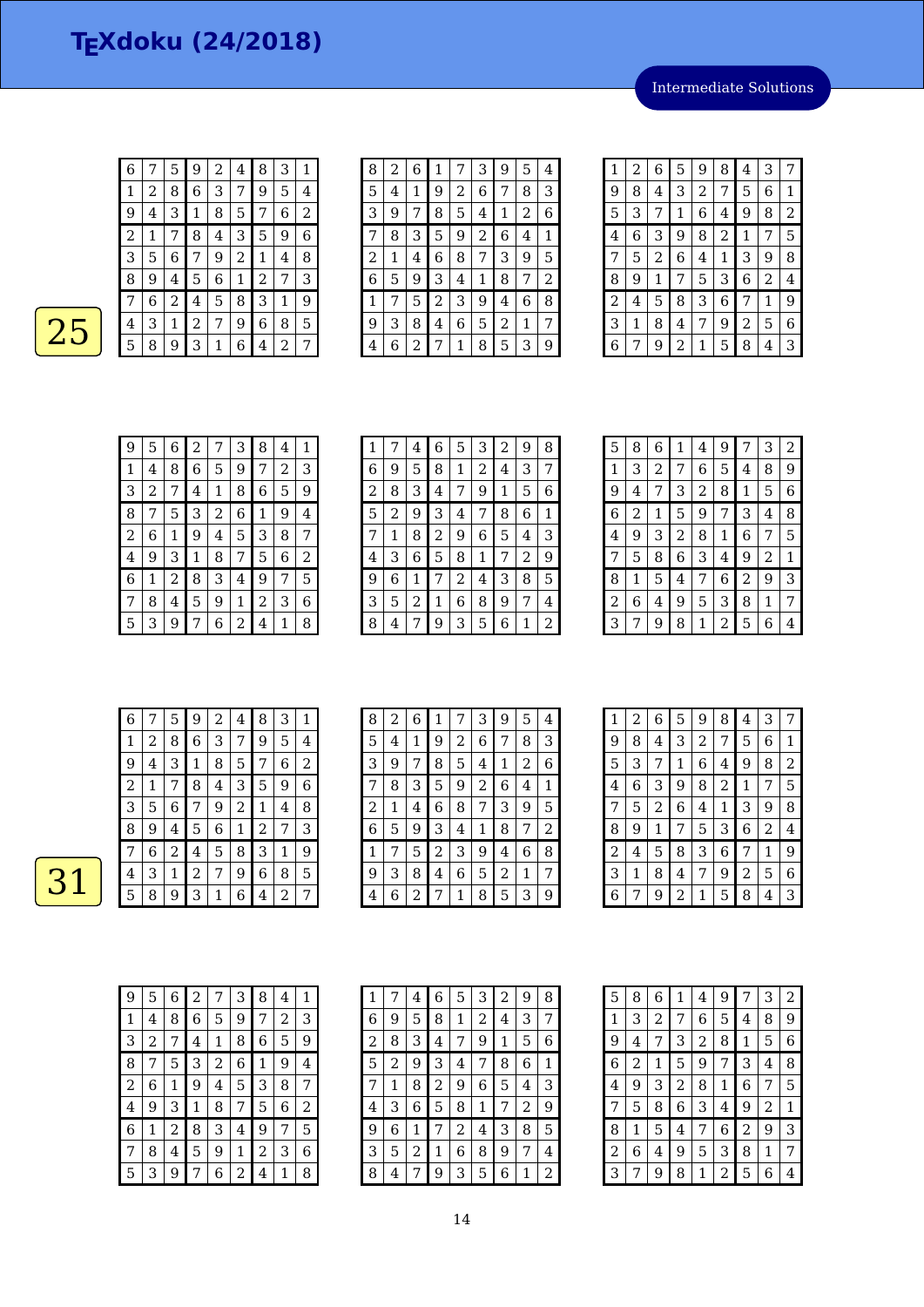Intermediate Solutions

| 5                | 2            | 1 | 9              | 7              | 4              | 6              | 8 | З |  |
|------------------|--------------|---|----------------|----------------|----------------|----------------|---|---|--|
| 3                | 6            | 9 | $\overline{2}$ | 5              | 8              | 4              | 1 | 7 |  |
| 7                | 4            | 8 | 3              | $\mathbf{1}$   | 6              | 5              | 2 | 9 |  |
| 9                | 3            | 2 | 4              | 6              | 7              | 8              | 5 | 1 |  |
| 8                | 5            | 4 | $\mathbf 1$    | $\overline{2}$ | 3              | 7              | 9 | 6 |  |
| $\boldsymbol{6}$ | $\mathbf{1}$ | 7 | 5              | 8              | 9              | $\overline{c}$ | 3 | 4 |  |
| $\overline{c}$   | 9            | 3 | 6              | 4              | 5              | 1              | 7 | 8 |  |
| 1                | 8            | 6 | 7              | 3              | $\overline{2}$ | 9              | 4 | 5 |  |
| $\overline{4}$   | 7            | 5 | 8              | 9              | 1              | 3              | 6 | 2 |  |

| 2 | 9 | 3 | 4              | 1 | 5 | 8 | 6 |   |
|---|---|---|----------------|---|---|---|---|---|
| 5 |   | 6 | 3              | 8 | 9 | 1 | 4 | 2 |
| 4 | 8 | 1 | $\overline{c}$ | 6 | 7 | 9 | 5 | 3 |
| 8 | 5 | 4 | 1              | 2 | 3 | 7 | 9 | 6 |
| 9 | 3 | 7 | 6              | 5 | 8 | 2 | 1 | 4 |
| 1 | 6 | 2 | 7              | 9 | 4 | 3 | 8 | 5 |
| 6 | 4 | 9 | 8              | 3 | 2 | 5 | 7 | 1 |
| 3 | 1 | 5 | 9              | 7 | 6 | 4 | 2 | 8 |
|   | 2 | 8 | 5              | 4 | 1 | 6 | 3 | 9 |

| 1 | 2 | 6 | 8 | 5 | 3              | 9 | 4              | 7              |
|---|---|---|---|---|----------------|---|----------------|----------------|
| 3 | 5 | 4 | 7 | 9 | 1              | 2 | 8              | 6              |
| 8 | 7 | 9 | 4 | 6 | $\overline{c}$ | 1 | 5              | 3              |
| 7 | 8 | 3 | 1 | 4 | 5              | 6 | 9              | $\overline{2}$ |
| 5 | 6 | 2 | 3 | 7 | 9              | 4 | 1              | 8              |
| 9 | 4 | 1 | 6 | 2 | 8              | 7 | 3              | 5              |
| 6 | 9 | 7 | 5 | 8 | 4              | 3 | $\overline{c}$ | 1              |
| 4 | 3 | 8 | 2 | 1 | 7              | 5 | 6              | 9              |
| 2 | 1 | 5 | 9 | 3 | 6              | 8 | 7              | 4              |

| 1              | 9 |   | 2 | 4 | 6 | 8                | 3 | 5 |
|----------------|---|---|---|---|---|------------------|---|---|
| 8              | 5 | 2 | 3 | 7 | 9 | 4                | 1 | 6 |
| 4              | 3 | 6 | 8 | 5 | 1 | 9                | 2 | 7 |
| 5              | 2 | 9 | 6 | 8 | 4 | 1                | 7 | З |
| 6              | 8 | 3 | 1 | 9 | 7 | 2                | 5 | 4 |
| 7              | 4 | 1 | 5 | 2 | 3 | $\boldsymbol{6}$ | 8 | 9 |
| $\overline{2}$ | 7 | 4 | 9 | 3 | 8 | 5                | 6 | 1 |
| 9              | 1 | 8 | 7 | 6 | 5 | 3                | 4 | 2 |
| 3              | 6 | 5 | 4 | 1 | 2 |                  | 9 | 8 |

| 8 | 6 | 9 | 4 | 3 | 1 | 5 | 2            | 7 |
|---|---|---|---|---|---|---|--------------|---|
| 5 | 1 | 4 | 7 | 6 | 2 | 9 | 8            | 3 |
| 2 | 3 | 7 | 8 | 5 | 9 | 6 | $\mathbf{1}$ | 4 |
| 7 | 8 | З | 9 | 4 | 5 | 2 | 6            | 1 |
| 4 | 9 | 2 | 1 | 8 | 6 | 3 | 7            | 5 |
| 6 | 5 | 1 | 3 | 2 | 7 | 8 | 4            | 9 |
| 3 | 4 | 5 | 2 | 1 | 8 | 7 | 9            | 6 |
| 1 | 7 | 8 | 6 | 9 | 3 | 4 | 5            | 2 |
| 9 | 2 | 6 | 5 | 7 | 4 | 1 | З            | 8 |

| 2 | 1 | 5              | 3 | 6 | 7 | 8 | 4 | 9 |
|---|---|----------------|---|---|---|---|---|---|
| 4 | 9 | 8              | 2 | 5 | 1 | 3 | 6 | 7 |
| 6 | 7 | 3              | 4 | 8 | 9 | 5 | 1 | 2 |
| 7 | 3 | 6              | 8 | 9 | 2 | 1 | 5 | 4 |
| 1 | 5 | 9              | 6 | 4 | 3 | 2 | 7 | 8 |
| 8 | 4 | $\overline{c}$ | 7 | 1 | 5 | 6 | 9 | 3 |
| 5 | 8 | 7              | 1 | 2 | 4 | 9 | 3 | 6 |
| 3 | 2 | 1              | 9 | 7 | 6 | 4 | 8 | 5 |
| 9 | 6 | 4              | 5 | 3 | 8 | 7 | 2 | 1 |

| 5 | 2 |   | 9 |   | 4 | 6 | 8 | 3 |
|---|---|---|---|---|---|---|---|---|
| З | 6 | 9 | 2 | 5 | 8 | 4 | 1 | 7 |
|   | 4 | 8 | З | 1 | 6 | 5 | 2 | 9 |
| 9 | 3 | 2 | 4 | 6 | 7 | 8 | 5 | 1 |
| 8 | 5 | 4 | 1 | 2 | 3 | 7 | 9 | 6 |
| 6 | 1 | 7 | 5 | 8 | 9 | 2 | 3 | 4 |
| 2 | 9 | 3 | 6 | 4 | 5 | 1 | 7 | 8 |
| 1 | 8 | 6 | 7 | 3 | 2 | 9 | 4 | 5 |
| 4 | 7 | 5 | 8 | 9 | 1 | З | 6 | 2 |

| $\overline{c}$ | 9 | 3 | 4 | 1 | 5 | 8 | 6 |   |
|----------------|---|---|---|---|---|---|---|---|
| 5              | 7 | 6 | 3 | 8 | 9 | 1 | 4 | 2 |
| 4              | 8 | 1 | 2 | 6 | 7 | 9 | 5 | 3 |
| 8              | 5 | 4 | 1 | 2 | 3 | 7 | 9 | 6 |
| 9              | 3 | 7 | 6 | 5 | 8 | 2 | 1 | 4 |
| 1              | 6 | 2 | 7 | 9 | 4 | 3 | 8 | 5 |
| 6              | 4 | 9 | 8 | 3 | 2 | 5 | 7 | 1 |
| 3              | 1 | 5 | 9 | 7 | 6 | 4 | 2 | 8 |
|                | 2 | 8 | 5 | 4 | 1 | 6 | 3 | 9 |

| 1              | 2 | 6 | 8 | 5 | 3              | 9            | 4              | 7 |
|----------------|---|---|---|---|----------------|--------------|----------------|---|
| 3              | 5 | 4 | 7 | 9 | 1              | 2            | 8              | 6 |
| 8              | 7 | 9 | 4 | 6 | $\overline{c}$ | $\mathbf{1}$ | 5              | 3 |
| 7              | 8 | 3 | 1 | 4 | 5              | 6            | 9              | 2 |
| 5              | 6 | 2 | 3 | 7 | 9              | 4            | 1              | 8 |
| 9              | 4 | 1 | 6 | 2 | 8              | 7            | 3              | 5 |
| 6              | 9 | 7 | 5 | 8 | 4              | 3            | $\overline{2}$ | 1 |
| 4              | 3 | 8 | 2 | 1 | 7              | 5            | 6              | 9 |
| $\overline{c}$ | 1 | 5 | 9 | 3 | 6              | 8            | 7              | 4 |

| 1              | 9 | 7 | 2 | 4 | 6 | 8 | 3 | 5 |
|----------------|---|---|---|---|---|---|---|---|
| 8              | 5 | 2 | 3 | 7 | 9 | 4 | 1 | 6 |
| 4              | 3 | 6 | 8 | 5 | 1 | 9 | 2 | 7 |
| 5              | 2 | 9 | 6 | 8 | 4 | 1 | 7 | 3 |
| 6              | 8 | 3 | 1 | 9 | 7 | 2 | 5 | 4 |
| 7              | 4 | 1 | 5 | 2 | 3 | 6 | 8 | 9 |
| $\overline{2}$ | 7 | 4 | 9 | 3 | 8 | 5 | 6 | 1 |
| 9              | 1 | 8 | 7 | 6 | 5 | 3 | 4 | 2 |
| 3              | 6 | 5 | 4 | 1 | 2 | 7 | 9 | 8 |

| 8              | 6 | 9 | 4              | 3 | 1 | 5 | 2 | 7 |
|----------------|---|---|----------------|---|---|---|---|---|
| 5              | 1 | 4 | 7              | 6 | 2 | 9 | 8 | З |
| $\overline{c}$ | 3 | 7 | 8              | 5 | 9 | 6 | 1 | 4 |
| 7              | 8 | 3 | 9              | 4 | 5 | 2 | 6 | 1 |
| 4              | 9 | 2 | 1              | 8 | 6 | З | 7 | 5 |
| 6              | 5 | 1 | 3              | 2 | 7 | 8 | 4 | 9 |
| 3              | 4 | 5 | $\overline{2}$ | 1 | 8 | 7 | 9 | 6 |
| 1              | 7 | 8 | 6              | 9 | З | 4 | 5 | 2 |
| 9              | 2 | 6 | 5              | 7 | 4 | 1 | 3 | 8 |

| $\overline{2}$ | 1 | 5              | 3              | 6              | 7              | 8              | 4 | 9 |
|----------------|---|----------------|----------------|----------------|----------------|----------------|---|---|
| 4              | 9 | 8              | $\overline{c}$ | 5              | 1              | 3              | 6 | 7 |
| 6              | 7 | 3              | 4              | 8              | 9              | 5              | 1 | 2 |
| 7              | 3 | 6              | 8              | 9              | $\overline{c}$ | $\mathbf{1}$   | 5 | 4 |
| 1              | 5 | 9              | 6              | 4              | 3              | $\overline{2}$ | 7 | 8 |
| 8              | 4 | $\overline{c}$ | 7              | 1              | 5              | 6              | 9 | 3 |
| 5              | 8 | 7              | 1              | $\overline{c}$ | 4              | 9              | 3 | 6 |
| 3              | 2 | 1              | 9              | 7              | 6              | 4              | 8 | 5 |
| 9              | 6 | 4              | 5              | 3              | 8              | 7              | 2 | 1 |